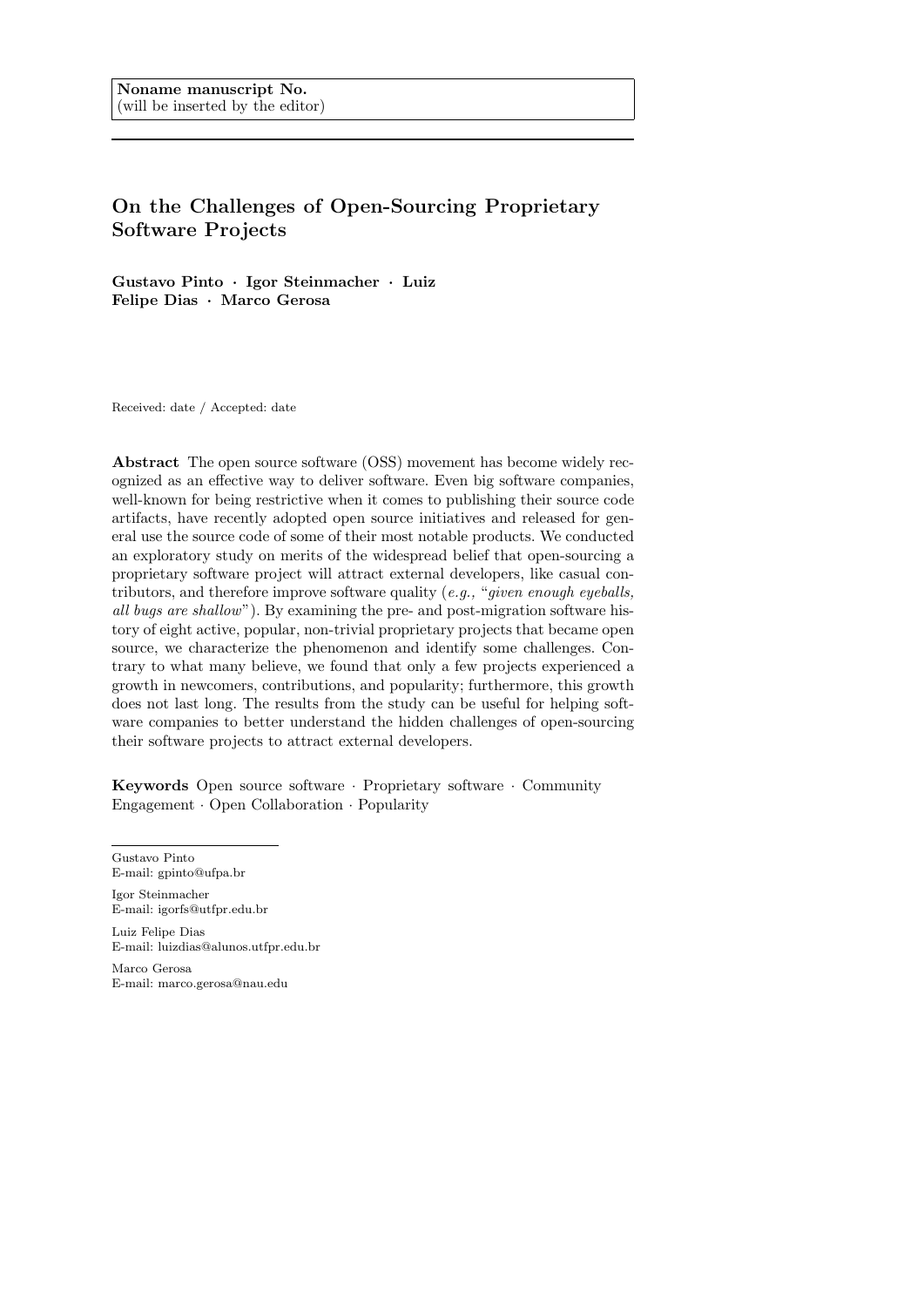# 1 Introduction

The open source movement has become a popular distribution model for goldstandard software [\[12,](#page-25-0) [40\]](#page-26-0). More interestingly, however, is the fact that several software companies, otherwise well-known for being restrictive when it comes to publishing their software artifacts, have begun not only using open source software, but also promoting open source initiatives [\[2\]](#page-24-0). In the last few years, Google released more than 900 open source projects, amounting to more than  $20$  million lines of source code.<sup>[1](#page-1-0)</sup> Similarly, Microsoft and Apple released some of their products as open source projects. Notable examples include the swift programming language, which was forked more than 1,900 times in the first week after open-sourcing (as further discussed in Section [4\)](#page-10-0). The increasing use and promotion of open source might indicate a strong interest from external developers, empowering them to "take their code-based innovations to a whole new level and explore new depths," as stated by a roslyn — the .NET Compiler member [\[27\]](#page-26-1).

At a first glance, one might note that open-sourcing a proprietary project yields several benefits. For instance, open source software may: (1) foster external contributions  $[12]$ ;  $(2)$  create new and innovative ideas  $[26]$ ; and, possibly, (3) increase the pace of change [\[37\]](#page-26-2). In fact, there is a recurring belief that popular open source projects are more prone to attracting new source code contributors [\[9\]](#page-25-2), which in turn increases a project's diversity and enhances problem-solving skills [\[52\]](#page-27-0). Moreover, open-sourcing might also improve software quality, as already envisioned by Linus's Law, which says "Given a large enough beta-tester and co-developer base, almost every problem will be characterized quickly and the fix obvious to someone" [\[40\]](#page-26-0), which was empirically investigated by Meneely and colleagues [\[31\]](#page-26-3). However, due to the lack of literature focusing on the transition from proprietary software to open source software, it is unclear whether these well-known assertions from the traditional open source literature also hold for proprietary software that transitions to open source.

The potential benefits of open-sourcing, if achieved, do not come without cost. Since open-sourcing involves engagement and collaboration [\[40\]](#page-26-0), going open source means creating, maintaining, and fostering a community around technology; e.g., attracting new developers who are eager to implement new features [\[8,](#page-25-3) [15,](#page-25-4) [53\]](#page-27-1). Moreover, when a software company open-sources a software project, the software development team might face additional overhead due to the non-trivial costs of:  $(1)$  refactoring the code base to be comprehensible;  $(2)$ setting up a development website and communication channels; and (3) writing documentation for newcomers [\[12\]](#page-25-0). It is not uncommon for newcomers to find a project too difficult to understand [\[47\]](#page-27-2) or contribute to [\[37\]](#page-26-2). As we shall see, some projects might have perceived the hidden cost of open-sourcing: as one maintainer said, "we've invested a huge amount of effort into making Zulip's

<span id="page-1-0"></span><sup>1</sup> [https://developers.google.com/opensource/projects](https://developers.google.com/open source/projects)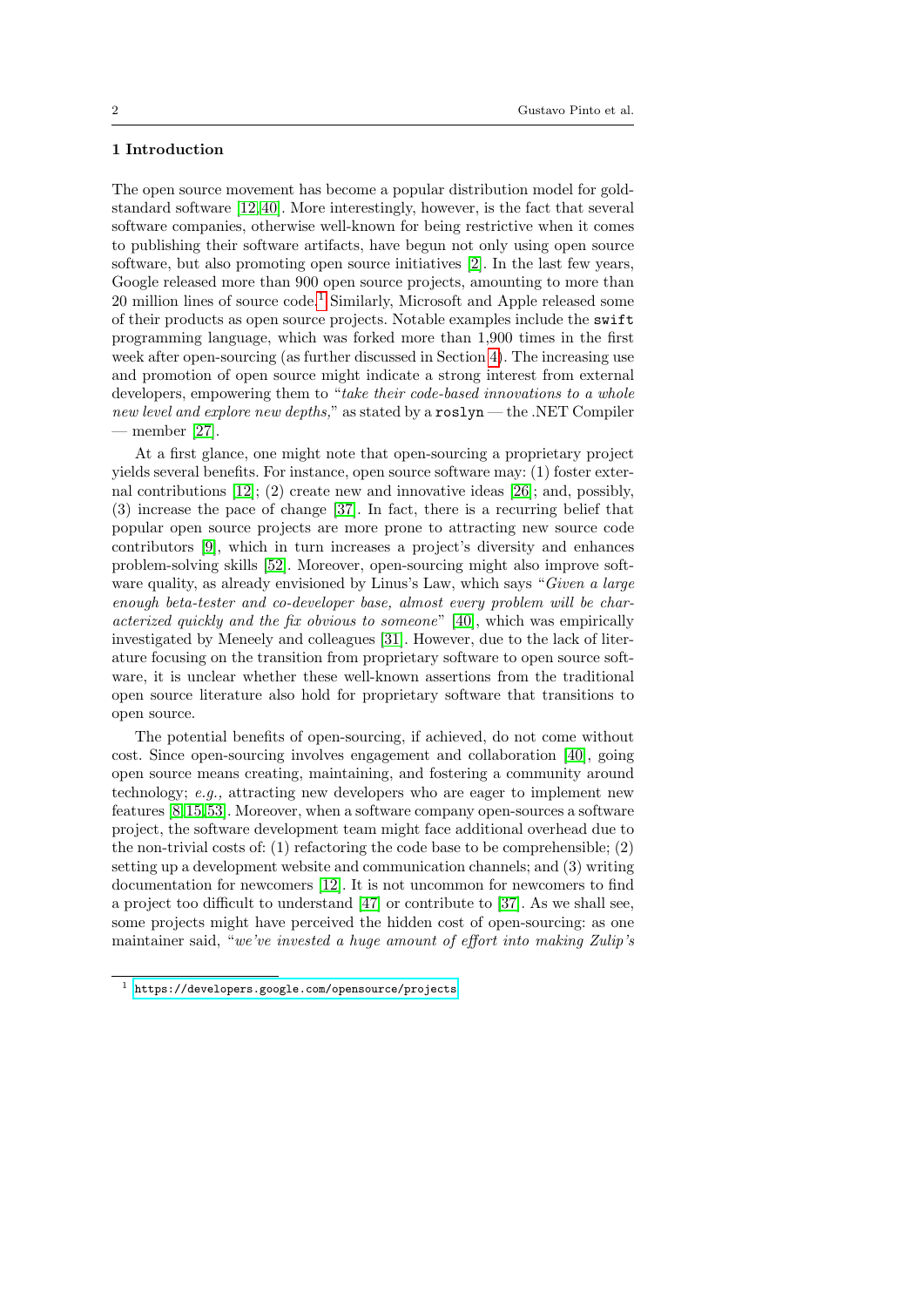development environment really easy to setup and use compared to other large webapps.".

To better understand this complex landscape, in this paper we explore the process of open-sourcing proprietary software projects. For this study, we selected multiple cases of software projects that published their source code on GitHub. As of 2016, GitHub was the most popular collaborative coding environment in the world, with over  $38$  million software repositories<sup>[2](#page-2-0)</sup> and more than 15 million contributors. Indeed, GitHub emerged as the de facto place for software developers to get acquainted with, and eventually contribute to, open source projects [\[51\]](#page-27-3). To analyze the transition of proprietary software to open source through GitHub, we curated a list of 8 popular, active, non-trivial, and diverse projects (see Section [3](#page-4-0) for details). The list includes swift from Apple, hhvm from Facebook, roslyn from Microsoft, and atom from GitHub. Using data and meta-data acquired from software repositories, we analyzed collaboration (such as the number of newcomers, active contributors, and contributions) and popularity metrics (such as the number of stars and forks) [\[6,](#page-25-5) [51\]](#page-27-3), before and after the migration to open source. To cross-validate our findings, we conducted a survey with the newly open source communities.

Considering the projects analyzed, the main findings of the paper are the following:

- 1. In spite of widespread belief, the rise of contributions is not straightforward; only 3 out of 8 studied projects presented considerable growth of contributions.
- 2. A "newcomers wave:" a high number of newcomers make a few contributions to the project once it becomes open source, but do not return.
- 3. The number of pull requests (PR) increases soon after the transition to open source, and 7 out of the 8 studied projects merged a steady flow of them into the main repository. By inspecting pull requests, we found that 82% of the PRs submitted to hubot are from external members (37% for atom), which is not always the case in OSS projects [\[9,](#page-25-2) [14\]](#page-25-6). A manual investigation of ∼480 PRs confirmed this fact.
- 4. A burst on the number of change requests (issues) occurred after the analyzed projects became open source (e.g., roslyn received about ∼500 new issues in the first two months after open-sourcing). Analyzing these requests, we found that, for our cases, this is due to: (1) the migration process from another issue tracking system; and (2) several change requests made by external users.
- 5. A growth in popularity (in terms of the number of stars) of the studied projects (4/8 projects faced a fast or viral growth) when compared to the top-2,500 most starred public projects on GitHub. We also identified a fast growth of forks for 4 out of the 8 studied projects.
- 6. Although the studied projects present a fast growth of forks, only 6% of the forks remained active (that is, were used to submit contributions).

<span id="page-2-0"></span><sup>2</sup> <https://github.com/about/press>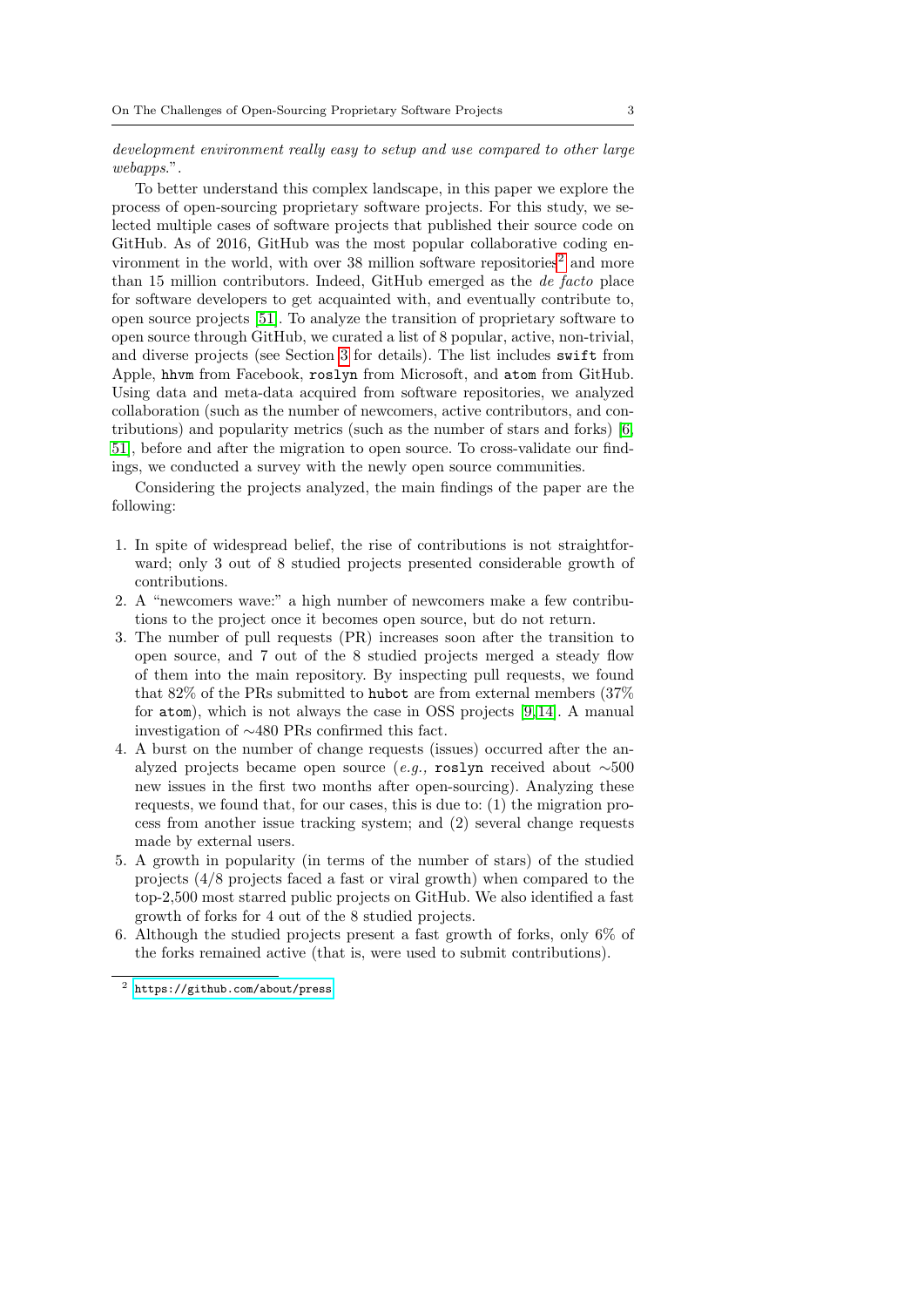# 2 Related Work

In this section, we describe studies related to proprietary software projects on GitHub, GitHub's social features, social factors in the retention of new developers, and the phenomenon of casual contributors.

Proprietary Software Projects on GitHub. Kalliamvakou et al. [\[22\]](#page-25-7) examined how organizations with projects producing proprietary software use GitHub, finding that these projects apply typical software development practices used in OSS projects, including reduced communication, independent work, and self-organization. In our study, we also analyzed proprietary projects that use GitHub; however, we are interested in those projects that became open source, while Kalliamvakou and colleagues' work focused on the use of GitHub infrastructure to produce closed-source, proprietary software in private repositories.

Community Building on GitHub. Many studies focus specifically on GitHub's social features, which allow developers to track each other's activities and thus form detailed impressions of their social and technical abilities and behavior. Marlow et al. [\[28\]](#page-26-4) found that developers form impressions of users and projects based on signals (skills, relationships, etc.) in GitHub profiles. Dabbish et al. [\[8\]](#page-25-3) investigated the influence of transparency on the behavior of GitHub participants and noticed that the number of watchers of a project can serve as a social cue to attract developers. Similarly, Tsay et al. [\[51\]](#page-27-3) found that developers use both technical and social information to evaluate contributions to open source software projects. Other than that, community size is often evidenced as an indicator of an OSS project's success. In their interviews with maintainers of GitHub projects, McDonald and colleagues [\[30\]](#page-26-5) found that the features provided by GitHub are cited as one of the main reasons for the increase in contributions and contributors to an OSS project. These studies focus on social coding environment features as drivers for attracting developers and for generating signals that form impressions about projects and developers. However, they do not investigate how the migration to social coding environments influences the onboarding of new members and the number of contributions the projects receive.

Influence of Social Factors on newcomer retention. Some studies in the literature focused on analyzing the influence of social factors on the retention of new developers on OSS projects [\[19,](#page-25-8) [20,](#page-25-9) [24\]](#page-25-10). These studies analyzed social networks  $(e.g., \text{ mailing lists})$  in order to understand  $(1)$  with whom new developers collaborate; and (2) how the network evolves over the years. Moreover, Jensen et al. [\[18\]](#page-25-11) analyzed four projects to understand if newcomers are quickly responded to when they reach out the community, if their gender and nationality impact the kind of answer that they receive, and if the treatment they receive is similar to the ones that other members of the project received. Although these studies focus on the relationship between social aspects and the onboarding and retention of contributors, they do not analyze whether social coding environments foster contributions to OSS projects.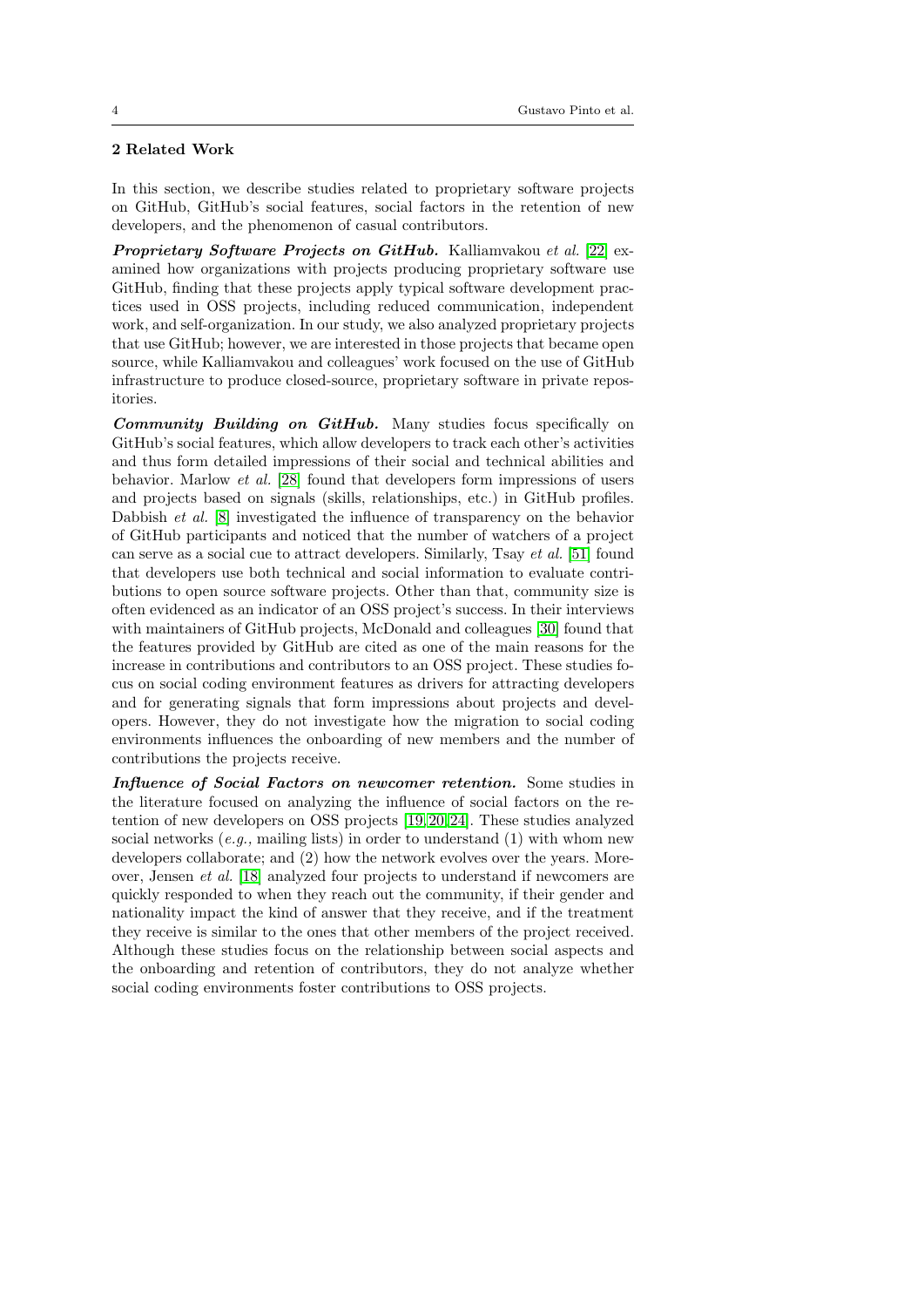Casual Contributors Phenomenon. Some papers explore the phenomenon of casual contributors (or drive-by commits) in the context of social coding environments. Several authors have acknowledged the existence and the growth of this behavior [\[14,](#page-25-6) [35,](#page-26-6) [36,](#page-26-7) [37,](#page-26-2) [52\]](#page-27-0). However, they do not analyze the migration of projects to such environments.

#### <span id="page-4-0"></span>3 Research Method

In this section, we describe our research question (Section [3.1\)](#page-4-1), the studied projects (Section [3.2\)](#page-5-0), and the employed research approach (Section [3.3\)](#page-7-0).

#### <span id="page-4-1"></span>3.1 Research Question

To guide our research, we investigated the following important but overlooked research question:

– RQ. What can companies expect when open-sourcing a proprietary software project?

This broad research question is aimed at understanding factors such as: (1) the joining and retention of new contributors in new open source communities; (2) the level of activity before and after migration; and (3) the growth of interest in these communities. Therefore, we studied several metrics related to collaboration and popularity. The collaboration metrics studied are:

- 1. The number of newcomers that placed their first contribution to the project.
- 2. The number of active contributors in a given time window.
- 3. The number of source code contributions.
- 4. The number of pull requests received, merged, and closed.
- 5. The number of issues opened and closed.

These metrics are commonly found in the open source literature (e.g., [\[9,](#page-25-2) [37\]](#page-26-2)). By "newcomer," we mean those contributors who placed their first source code contribution to a project, and who previously had not contributed to the project. In this scope, a contributor is no longer considered a newcomer after placing their first contribution. We made no distinction between whether newcomer's contributions were intended to improve the source code, for documentation, or translate code. By "active contributor," we mean a contributor who placed at least one contribution during the time frame. We also studied popularity metrics, including:

- 1. The number of stars.
- 2. The number of forks.

We chose these metrics because they describe how developers appreciate or are interested in a given open source project [\[6,](#page-25-5) [51\]](#page-27-3). These measures are known as a proxy for project popularity, as they reflect the project's activity levels and developer interest. This is a common approach for selecting open source projects to investigate [\[3,](#page-24-1) [37,](#page-26-2) [39\]](#page-26-8).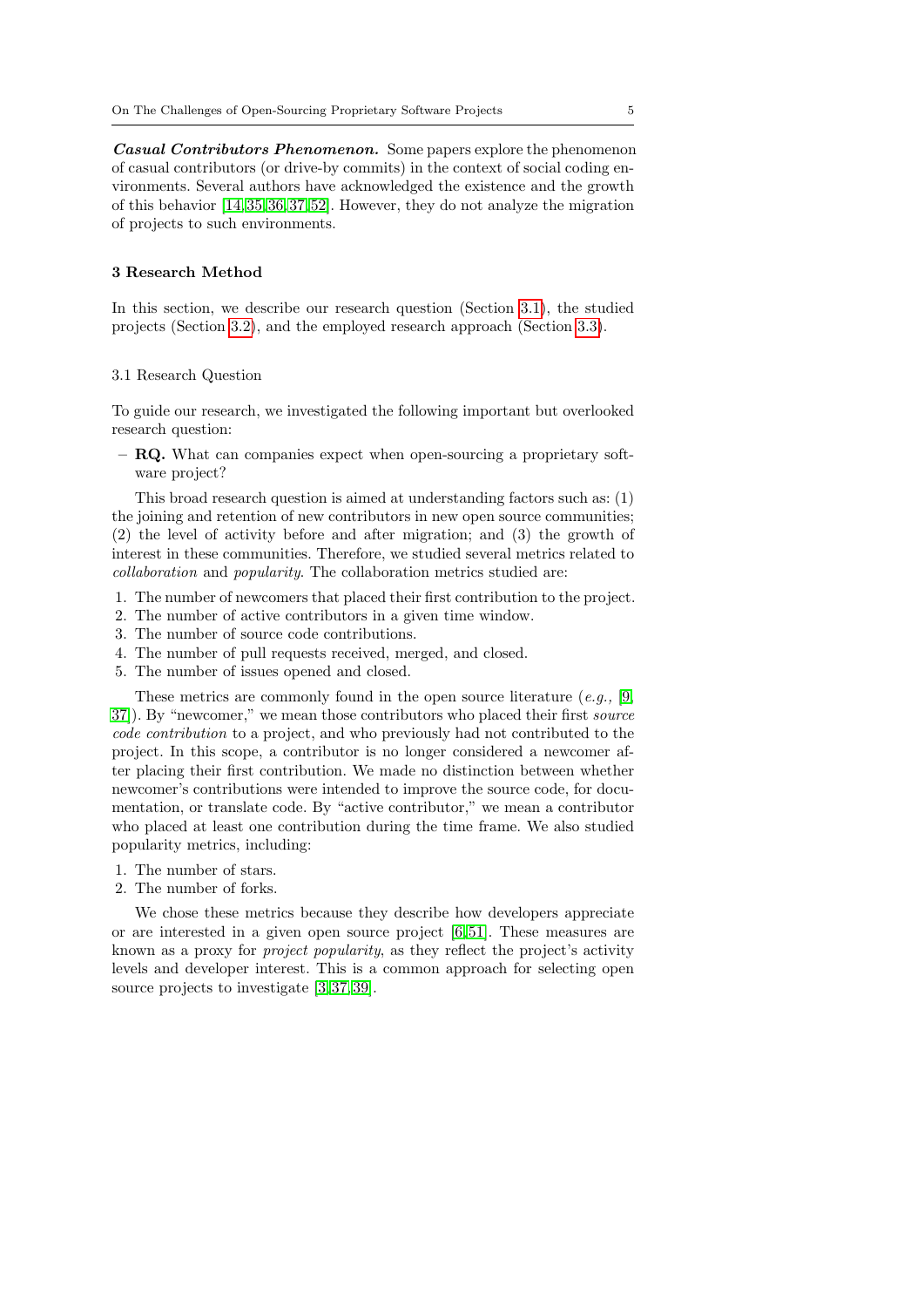<span id="page-5-0"></span>3.2 Selected Projects

In this study, we characterize our sample as multiple cases of popular proprietary software systems that became open source at a given point in their life-cycle. To define our sample, we searched for blog posts, newsletters, and README files for evidence clearly indicating that a proprietary project opensourced its code. We imposed the sole restriction that the project must have retained its software history, since only then could we compare our metrics before and after the transition. We found only 8 projects that met these criteria:

- 1. atom[3](#page-5-1) , a cross-platform text editor. GitHub started its development in 2011, and open-sourced it in May 2014 [\[43\]](#page-26-9). It is mostly written in Coffee-Script.
- 2.  $hhvm<sup>4</sup>$  $hhvm<sup>4</sup>$  $hhvm<sup>4</sup>$ , a virtual machine designed for executing programs written in Hack and PHP. Facebook started its development in late 2009, and open-sourced it in February 2010 [\[11\]](#page-25-12). It is mostly written in  $C++$ .
- 3.  $\text{switch}^5$  $\text{switch}^5$ , a new programming language. Developed by Apple, it was started in July 2010, and was open-sourced in December 2015 [\[23\]](#page-25-13). It is mostly written in C++ and Swift.
- 4. roslyn<sup>[6](#page-5-4)</sup> is the .NET Compiler, which provides code analysis APIs. Microsoft started its development in March 2014, and open-sourced it in November 2014 on Codeplex. In 2015, roslyn moved to GitHub [\[7\]](#page-25-14). It is mostly written in C# and Visual Basic.
- 5. storm[7](#page-5-5) , a distributed realtime computation system. Twitter started its development in 2010, and open-sourced it in September 2011 [\[29\]](#page-26-10). Later on, storm moved again to an Apache repository. It is mostly written in Java.
- 6.  $\text{zulip}^8$  $\text{zulip}^8$  is a group chat. Dropbox started its development in August 2012, and open-sourced it in September 2015 [\[1\]](#page-24-2). It is mostly written in Python and JavaScript.
- 7. hubot<sup>[9](#page-5-7)</sup> is a customizable life-improvement robot. GitHub started its development in August 2011, and open-sourced it in October 2011 [\[10\]](#page-25-15). It is mostly written in CoffeeScript.
- 8. plotly.  $j s^{10}$  $j s^{10}$  $j s^{10}$  (plotly for short), is a high-level, declarative charting library. Plotly (the company) started its development in June 2012, and opensourced it in November 2015 [\[38\]](#page-26-11). It is entirely written in JavaScript.

These projects are relevant along different dimensions [\[32\]](#page-26-12) (data collected on July-2016):

<span id="page-5-6"></span><sup>8</sup> <https://github.com/zulip/zulip>

<span id="page-5-1"></span><sup>3</sup> <https://github.com/atom/atom/>

<span id="page-5-2"></span><sup>4</sup> <https://github.com/facebook/hhvm/>

<span id="page-5-3"></span> $^5$ <https://github.com/apple/swift/>

<span id="page-5-4"></span><sup>6</sup> <https://github.com/dotnet/roslyn/>

<span id="page-5-5"></span><sup>7</sup> <https://github.com/apache/storm>

<span id="page-5-7"></span><sup>9</sup> <https://github.com/github/hubot>

<span id="page-5-8"></span><sup>10</sup> <https://github.com/plotly/plotly.js>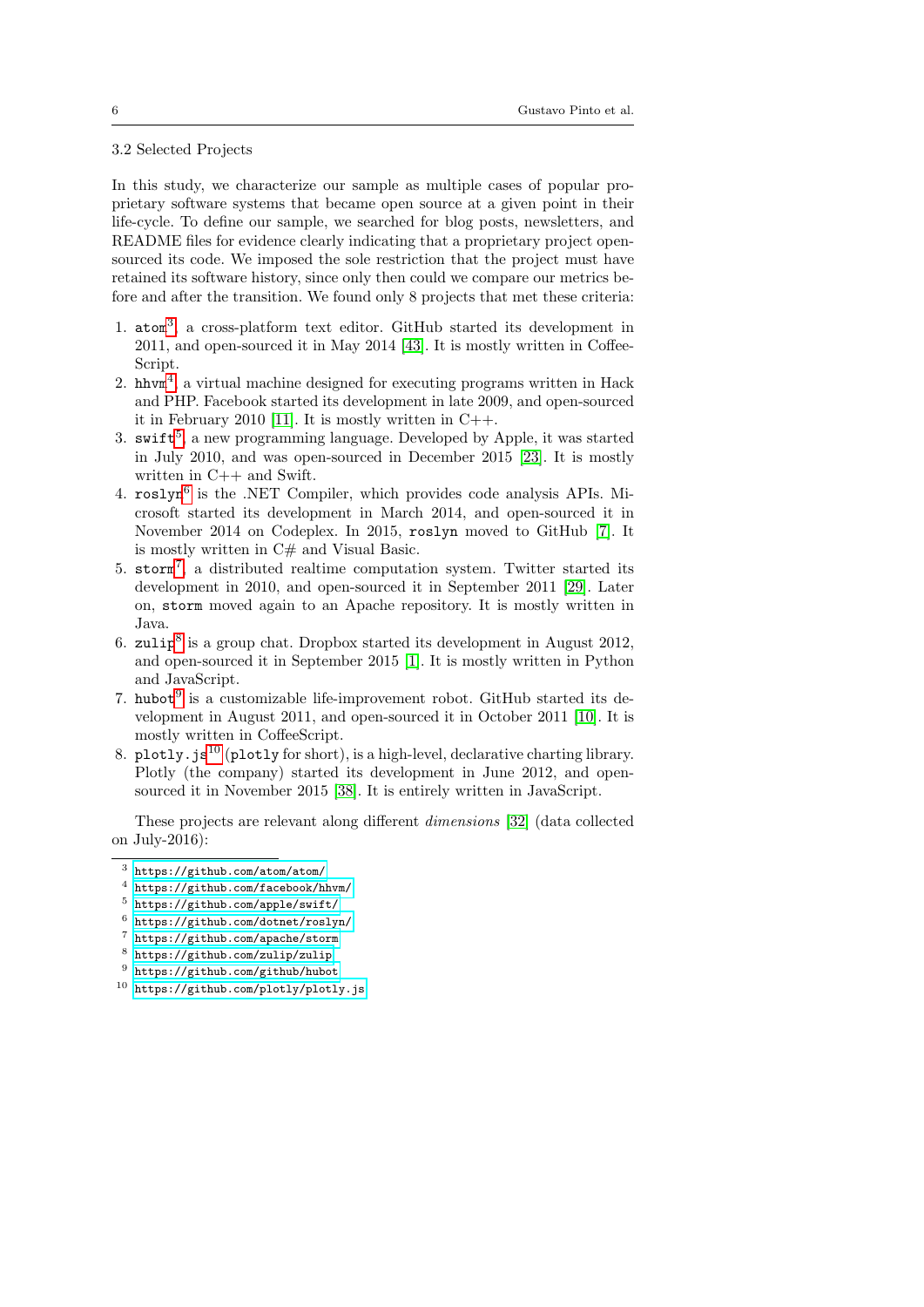- $P$  **Popular**: These projects have, on average, 14.5K stars on GitHub (max: 32K, min: 3K), and more than 2.4K forks (max: 5K, min: 410).
- $-$  **Non-Trivial:** Most of the projects have hundreds of thousands of lines of code (Max: 498K, Min: 2K, Mean: 241.5K). Five out of the eight studied projects use more than one programming language. On average, they have about 5 years of historical records.
- Active: These projects received an of average 429 contributions over the last 12 months (Max: 940, Min: 23), with an average of 64 Pull requests (PRs) per month. These contributions are performed by more than 1,289 different source-code contributors.
- $-$  **Diverse:** They span different domains, varying from text editors, graphic frameworks, programming languages, and virtual machines. Yet, they are written in different programming languages, including Java,  $C++/C\#$ , JavaScript, and CoffeeScript.

Table [1](#page-6-0) summarizes the characteristics of the studied software projects. We used the cloc utility to calculate the Lines of Code (LOC). It includes code from all the languages in which a project was developed, as well as blank lines and commented lines. plotly has the greatest number of lines of code (498K), whereas hhvm has the greatest number of unique contributors (467), swift has the greatest number of commits (35K), and roslyn has the greatest number of PRs (4K). With regard to their popularity, swift has the highest number of stars (32K), and atom has the highest number of forks (5K). hhvm and swift are the oldest (6 years of software development each). Finally, as we can see in this table, some projects lack issues data. This is because the projects swift and storm, although hosted on GitHub, do not use GitHub's issue tracking system. Figure [1](#page-7-1) depicts each distribution.

<span id="page-6-0"></span>

| $\mathbf{P}_{\mathbf{rojeq}_{\mathbf{c}_{\mathbf{f}_{\mathbf{S}}}}}$ | $L_{\rm{OC}}$ | $\mathrm{Com}_\mathrm{Init}_{\mathbf{ter}_\mathrm{S}}$ | $\mathrm{Co}_{\mathrm{N}\mathrm{m}_{\mathrm{I}}i_{\mathrm{LS}}}$ | $I_{\rm{Sy}_{{\rm{leg}}}}$ | $\mathcal{P}^S_{\mathcal{C}}$ | $s_{t\rm a_{rs}}$ | $F_{O_{I\!P\!,\boldsymbol{\xi}_\mathrm{S}}}$ | $\mathcal{A}^{\mathcal{E}\mathcal{\Theta}}_{\mathcal{S}}$ |
|----------------------------------------------------------------------|---------------|--------------------------------------------------------|------------------------------------------------------------------|----------------------------|-------------------------------|-------------------|----------------------------------------------|-----------------------------------------------------------|
| atom                                                                 | 51K           | 272                                                    | 28K                                                              | 8K                         | 2K                            | 29K               | 5Κ                                           | 5                                                         |
| hhvm                                                                 | 131K          | 467                                                    | 17K                                                              | 5K                         | $2\mathrm{K}$                 | 13K               | $2\mathrm{K}$                                | 6                                                         |
| swift                                                                | 406K          | 251                                                    | 35K                                                              |                            | 3K                            | 32K               | 5Κ                                           | 6                                                         |
| roslyn                                                               | 97K           | 140                                                    | 11K                                                              | 5K                         | 5K                            | 5К                | 1K                                           | $\overline{2}$                                            |
| storm                                                                | 352K          | 257                                                    | 6K                                                               |                            | 1K                            | 3K                | $2\mathrm{K}$                                | 5                                                         |
| hubot                                                                | 119K          | 122                                                    | 12K                                                              | 562                        | 632                           | 11K               | 2K                                           | $\overline{4}$                                            |
| zulip                                                                | $2\mathrm{K}$ | 232                                                    | 2К                                                               | 583                        | 640                           | 4K                | 758K                                         | 5                                                         |
| plotly                                                               | 498K          | 74                                                     | 10K                                                              | 384                        | 346                           | 5K                | 506                                          | 4                                                         |

Table 1 The diversity of our selected projects. LoC means Lines of Code. PR means Pull requests. Age is presented in years. (Data collected in July-2016)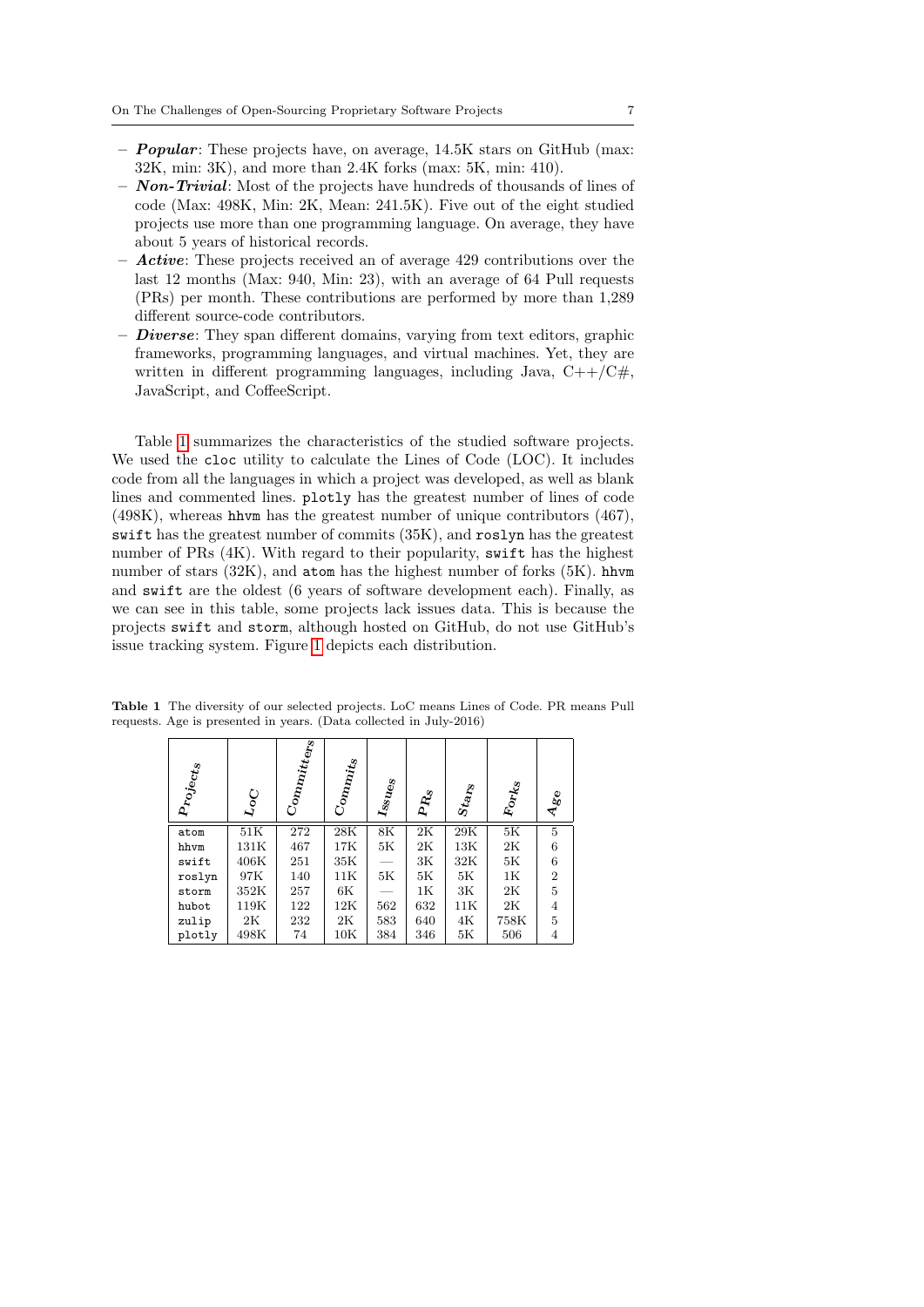

<span id="page-7-1"></span>Fig. 1 Selected projects. The number of occurrences are presented in thousands, except 'Age'.

#### <span id="page-7-0"></span>3.3 Research Approach

We conducted a two-step approach: investigating data and meta-data of the studied projects; and employing questionnaires seeking additional evidence.

## 3.3.1 Collecting Data From the Repositories

For each studied software project, we used the GitHub API to collect the following projects' characteristics:

- The number of newcomers that have joined the project over time, number of contributions  $(i.e.,$  commits) to the project, and the number of active contributors in a given time window.
- The number of pull requests that are either opened, closed, or merged.
- The number of issues that are either opened or closed.
- The number of stars and forks.

Next, we compared the distributions of each collected metric with respect to the migration phases of the studied projects. In order to verify whether the migration is associated with an impact on the collaboration metrics, we compared the number of newcomers of a project before and after its migration to open source. We were unable to apply this approach to the popularity metrics (stars and forks), since the selected projects do not have representative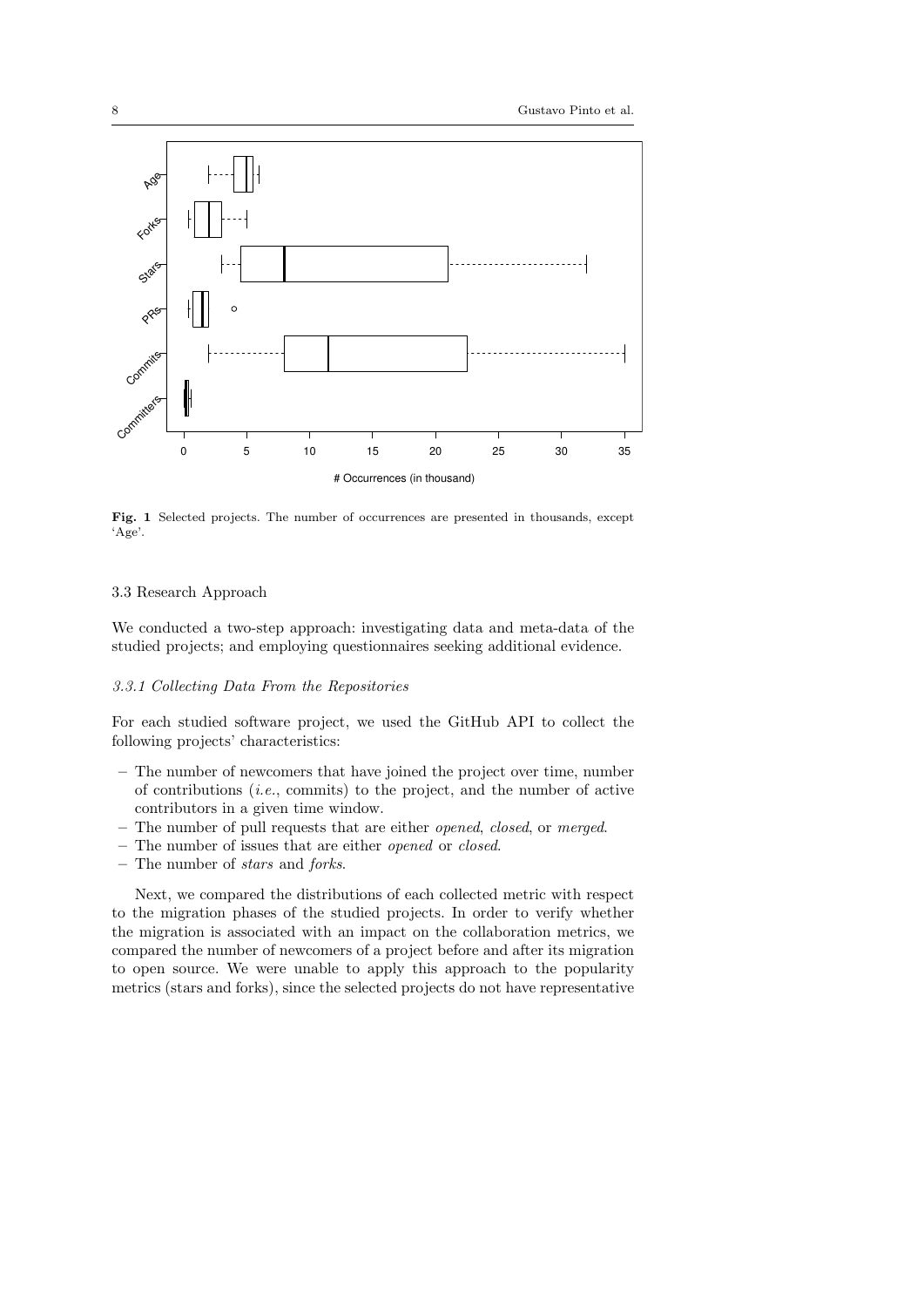data before the transition to GitHub. We used a disambiguation technique proposed [\[4\]](#page-24-3) to match users with different email addresses.

#### 3.3.2 Survey Design and Application

After collecting and analyzing the data from the repositories, we designed a survey aimed at gathering further insights. Based on the recommendations of Kitchenham et al. [\[25\]](#page-25-16), we followed the prescribed phases: planning, creating the questionnaire, defining the target audience, evaluating, conducting the survey, and analyzing the results. Before sending the survey, we discussed the three general questions with two specialists. The feedback obtained from this discussion helped us to better clarify and rephrase some questions.

We sent our questionnaire by creating issues in the issue tracker of the projects on GitHub. This approach works as an effective feedback loop between the survey authors and the survey respondents, making it easy to further clarify questions. For the projects that do not use the issue-tracking system (or do not use it for the purpose of posing questions), we sent the questionnaire to their official mailing lists. The URLs for the questionnaires are presented in Table [2.](#page-8-0) For each project, we opened one issue. Since we used GitHub issues as a means to deliver the questionnaire, we employed a criterion to check the credibility of the respondents. We inspected the list of contributors of each project to verify whether the respondent was indeed active in the project, and found that all participants in our survey were indeed active project contributors.

Table 2 URL for the questionnaires submitted to each project

<span id="page-8-0"></span>

| Project | Sent via      | URL                                            |
|---------|---------------|------------------------------------------------|
| atom    | Mailing list  | http://bit.ly/2poYuYT                          |
| hhvm    | Issue tracker | https://github.com/facebook/hhvm/issues/7122   |
| swift   | Mailing list  | http://bit.ly/2poSFKZ                          |
| roslyn  | Issue tracker | https://github.com/dotnet/roslyn/issues/11714  |
| storm   | Mailing list  | http://bit.ly/2ptfkXq                          |
| hubot   | Issue tracker | https://github.com/hubotio/hubot/issues/1244   |
| zulip   | Issue tracker | https://github.com/zulip/zulip/issues/1968     |
| plotly  | Issue tracker | https://github.com/plotly/plotly.js/issues/712 |

**Survey Design.** Our survey had three main questions.

Question 1: What motivated the project to open its source code on GitHub? How do you evaluate the benefits of this migration?

In our first question, we were motivated to understand the main reasons why our studied projects became open source. Although one might reasonably believe that opening the source code at GitHub would have clear benefits,  $(e.g.,$ using a decentralized version control system), we believe that asking developers might also uncover reasons that are not straightforward to hypothesize. We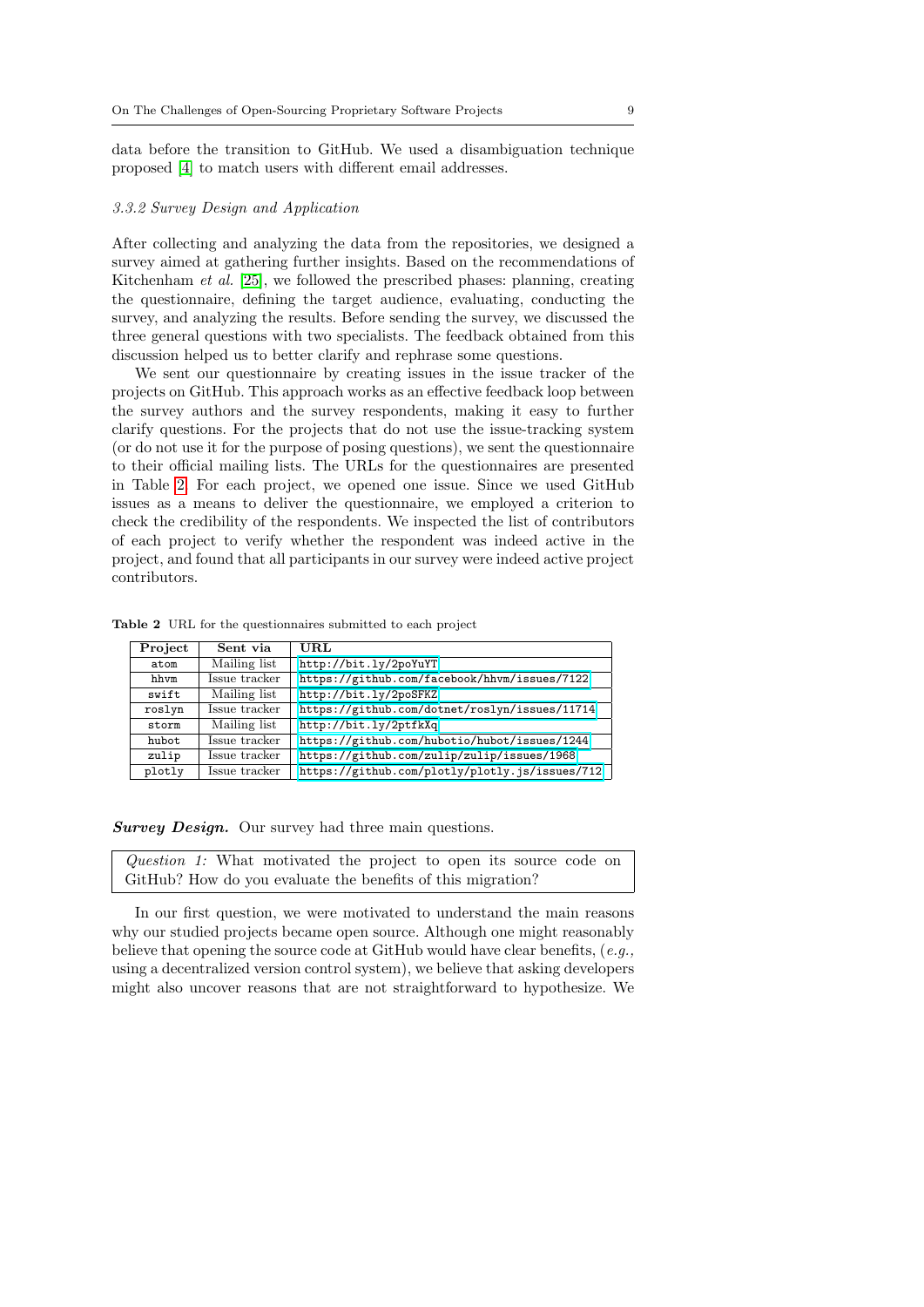asked whether they perceived any benefits from this migration process and, if so, how they evaluate our data.

Question 2: Does this snapshot make sense? Did you find any inconsistency in the data?

For each project contacted, we also attached an overview figure (the same one presented in Figure [2\)](#page-11-0) describing the evolution of the project in terms of the number of newcomers, active contributors, and contributors. This question aims to validate our data collection procedure. As we shall see in Section [6,](#page-22-0) it is not always possible to differentiate contributors, particularly when moving from a centralized to a decentralized version control system.

Question 3: Do you have any internal policies to promote/attract/retain new contributors? If so, do they succeed?

In our third question, we intended to discover whether the selected projects maintain any internal policy to deal with newcomers. This question is particularly relevant to our group of studied projects, since their popularity, along with GitHub's social features, make them suitable for attracting new contributors. This question also aimed to revalidate one of the findings of a recent study, which suggests that project maintainers fail to encourage new contributors [\[37\]](#page-26-2).

In addition to these three general questions posed to all studied projects, we also asked questions specifically designed for each project. These contextspecific questions aimed at understanding the reasons behind trends observed in the figures (URLs for the questionnaires are available in Table [2\)](#page-8-0). For instance, in issue  $\#1968^{11}$  $\#1968^{11}$  $\#1968^{11}$ , which we opened for zulip, we asked two additional questions:

Question 4: Why did the number of active contributors and contributions decrease shortly after the project became open source? Question 5: Why is there a new pick of contributors some months after the migration to GitHub? Is it related to any release?

During a period of over 30 days, we received answers for 7 out of 8 projects for which issues were opened. However, only 5 answered issues were selected for analysis; these issues received a total of 14 comments from 11 project members. The remaining two issues were discarded, because the answers did not help us at better understanding, confirming, or refuting the challenges related to the transition to open source. For instance, one respondent said that he was "dealing with aftermath of Hurricane Matthew, and only working part-time as part of my paternity leave."

We found that not only were our respondents active project members, but those for projects plotly.js, zulip, and hubot were the most active. For

<span id="page-9-0"></span> $^{11}\,$ <https://github.com/zulip/zulip/issues/1968>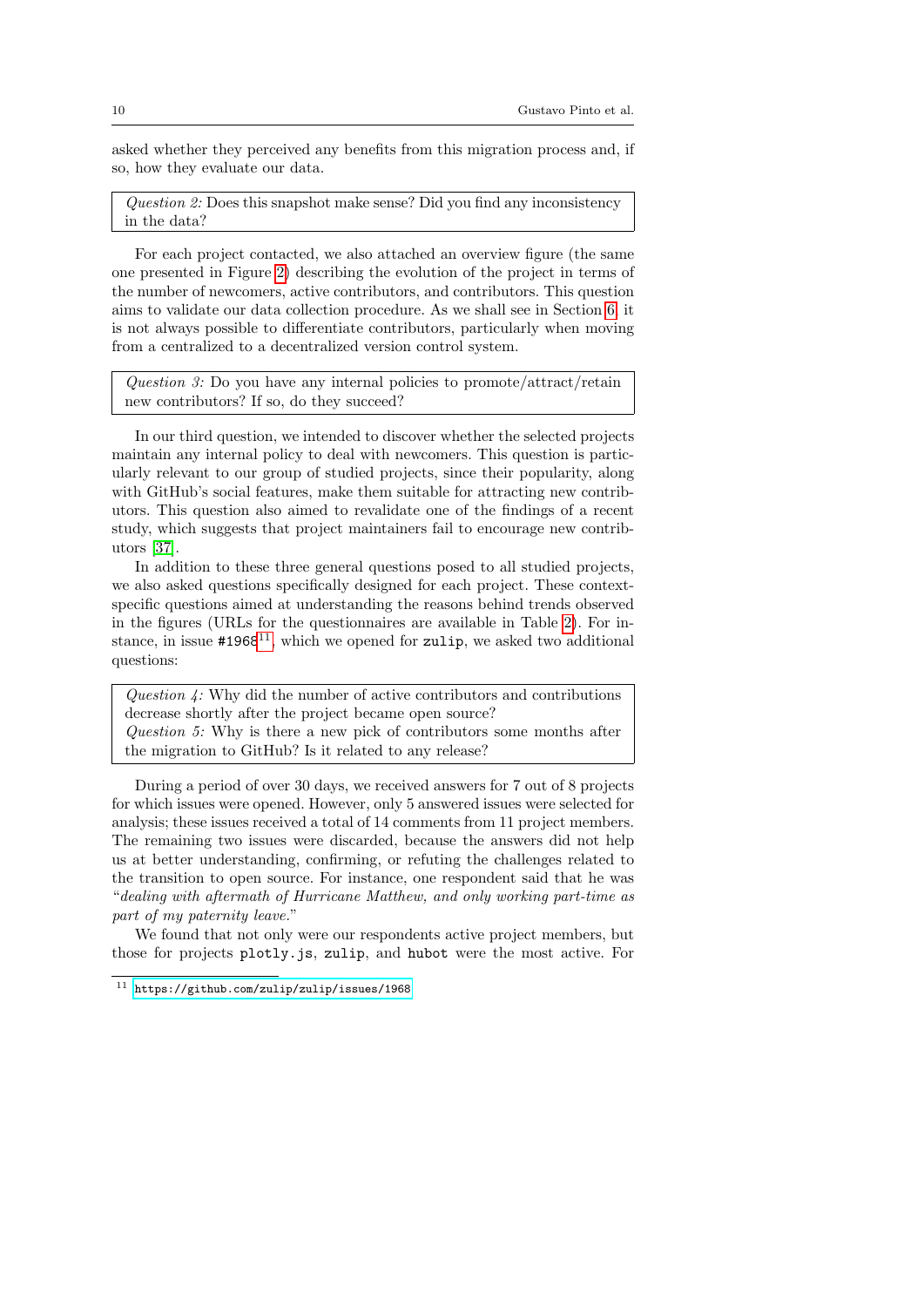the remaining projects, the top respondents varied from the  $15^{th}$  most active (hhvm) to the  $27<sup>th</sup>$  most active (roslyn). The average number of contributions per respondent was 1,012 (median: 181, min: 8, max: 5,158, standard deviation: 1,818.24). By checking their affiliation information, we found that the top respondents from hhvm, atom, hubot, plotly, and zulip were staff members. For the roslyn project, only one respondent was affiliated with Microsoft (the other two did not show any affiliation). These facts might increase the trustworthiness of the responses.

To compile the survey results, we qualitatively analyzed the answers following coding procedures [\[48\]](#page-27-4). The qualitative analysis was conducted independently by the first two authors, followed by a consensus meeting. However, due to the small number of comments and codes that emerged, we could not bring interesting insights based on the analysis; they were (1) expressed in a single the project or (2) very specific. Therefore, instead of introducing the categories and discussing them, we opted to make use of some quotes throughout the paper as a way to enrich some of the findings from our quantitative analysis.

# <span id="page-10-0"></span>4 Results

In this section, we discuss the results of our main research question. We organize our findings in terms of Contributors and Contributions (Section [4.1\)](#page-10-1), Pull Requests (Section [4.2\)](#page-14-0), Issues (Section [4.3\)](#page-17-0), and Stars & Forks (Section [4.4\)](#page-18-0).

## <span id="page-10-1"></span>4.1 Contributors and Contributions

In order to provide a comprehensive overview of our dataset, Figure [2](#page-11-0) presents a temporal perspective of the different contribution characteristics: the red solid line represents the number of active contributors in the particular time window; the green dotted line represents the number of new contributors that onboarded the open source project; and the blue dotted line represents the number of contributions performed. Contributions can be performed in terms of both commits and pull requests. The vertical black dotted line indicates when the project became open source. Projects storm and rosyln have two vertical lines, because they were initially open-sourced in one repository, but were later on moved to another. The time frame for each plot is one month.

Newcomers Wave. We observed that some of the analyzed proprietary projects had the potential to attract a non-trivial number of new contributors right after becoming open source, an observation that we call the "newcomers wave." That is, a high number of new contributors effectively placed a contribution soon after the project open-sourced, but disappeared a few commits later. This wave can be seen in several projects, such as atom, swift, hubot, and roslyn. On the other hand, projects storm and hhvm took several months to recruit a steady flow of new source code contributors. On average,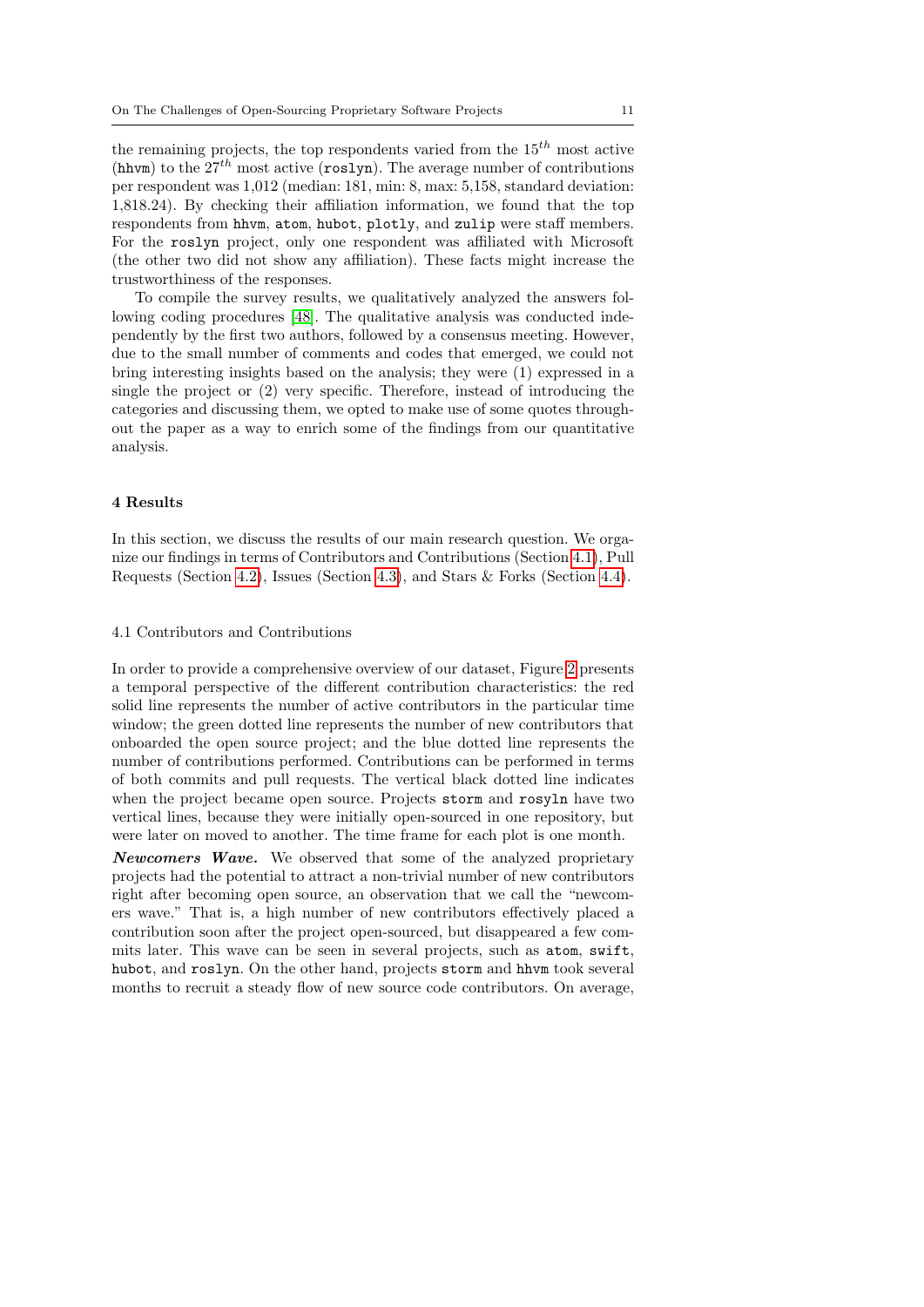

<span id="page-11-0"></span>Fig. 2 A temporal perspective of the number of contributors that onboarded in the project, active contributors, and contributions. The vertical dotted line in each chart indicates when the studied project open-sourced its source code at GitHub.

our studied projects faced a rate of 77.56 new contributors per year. In particular, project hhvm leads the group with a rate of 155 newcomers per year. Similarly, the swift programming language attracted more than 140 newcomers in only its first month after becoming open source. On the other hand, project plotly presents a rate of 11.75 new source code contributors per year. Figure [3](#page-12-0) shows the average number of newcomers per month, considering four different time windows: the beginning of the project up to 6 months prior to open sourcing ("Initial" bar), the 6 months before open sourcing ("Before" bar), the 6 months after open sourcing ("After" bar), and the period after the 6 initial months after open sourcing ("Final" bar). As we can see, for all projects except hhvm and zulip, the majority of newcomers onboard 6 months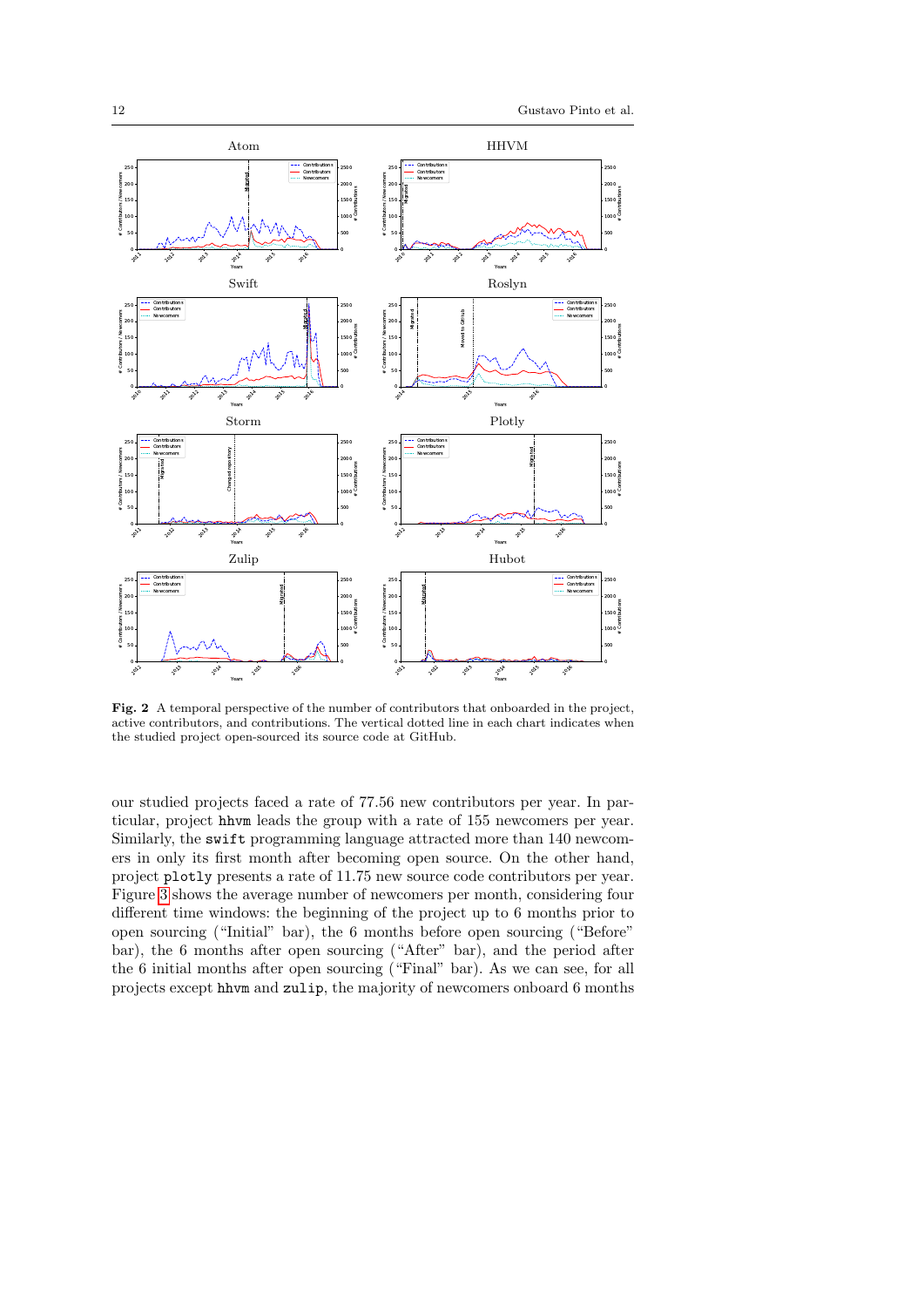after open sourcing. The swift project has no "final" bar because we collected data up to the fourth month after open sourcing.



<span id="page-12-0"></span>Fig. 3 The average number of newcomers per month, considering four different time windows: the beginning of the project up to 6 months prior to open sourcing ("initial"), the 6 months before open sourcing ("before"), the 6 months after open sourcing ("after"), and the period after the 6 initial months after open sourcing ("final").

**Discussion.** We believe there are two explanations for this behavior. First, since the number of newcomers shortly decreased a few weeks after the migration process, most of these contributors can be considered casual contributors [\[37\]](#page-26-2): that is, contributors that do not want to become active members of the project, but nevertheless want to contribute. For instance, taking into consideration project roslyn, we found 62 (44%) contributors that made only one contribution. Projects atom, swift, and hubot evidenced a total of, respectively, 173  $(63\%)$ , 193  $(76\%)$ , and 89  $(72\%)$  casual contributors. By comparison, in a previous study, we identified that casual contributors account for up to 61% of the contributors of open source projects written in JavaScript [\[37\]](#page-26-2). One respondent highlighted the importance of such contributions: " $My$  contributions may not be big but I still feel that they are appreciated. Especially if they are for parts of the repo that the team members may have forgotten about, needed dusting off and shown some love."

These contributors seem to be a particular kind of casual contributor: they want to contribute to well-known projects, probably as a means to gain visibility among their peers. In fact, due to the public visibility of actions on GitHub, developers who made casual contributions to different (non-trivial) open source projects might be seen as experienced developers. Recent literature suggests that gaining reputation and prestige are among the main reasons for contributing to open source projects [\[8,](#page-25-3) [16,](#page-25-17) [33\]](#page-26-13). However, retention is still an issue: for project hubot, only 18.5% of newcomers contributed more than once (36.3% for atom). Second, the contrasting numbers of contributors among the studied projects might be explained in terms of popularity. The swift programming language not only counts with Apple to promote its us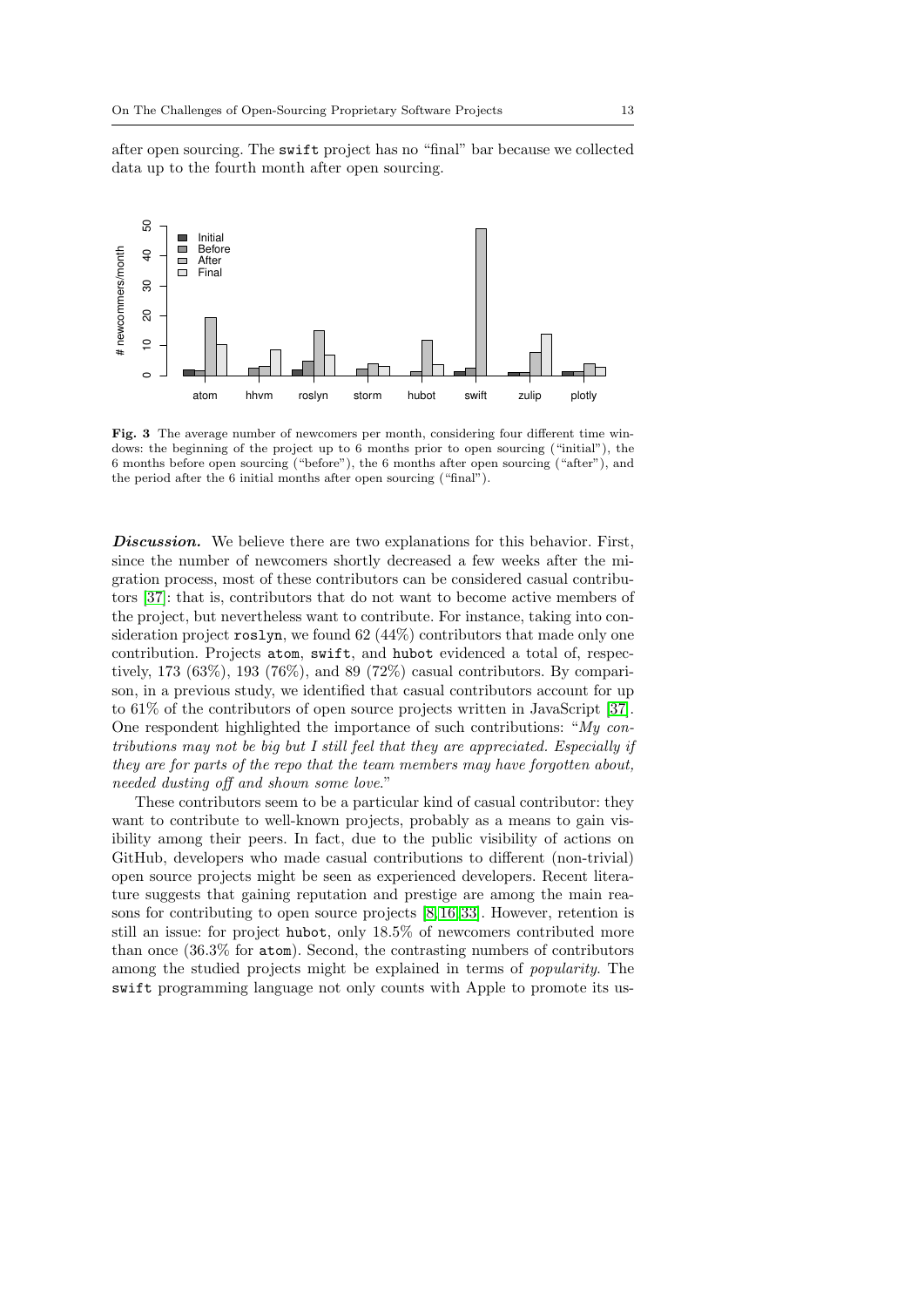age, but is also specifically designed for mobile apps, which are facing a growth themselves [\[41\]](#page-26-14). These key reasons may make swift particularly attractive to newcomers. In fact, 58 (34%) swift contributors contributed more than once.

Welcoming newcomers. According to the responses to our survey, one of the motivations for open-sourcing a software project is to allow external developers to (re)use the software. For instance, one respondent mentioned that "The software was not being actively developed by its owners, but it had many users who wanted to continue using and improving the software." In order to ease the contribution process, GitHub has an official set of guidelines for those interested in launching an open source project<sup>[12](#page-13-0)</sup>. According to the guidelines, every open source project should include the following documentation: (1) an open source license; (2) a README file; (3) a contributing guidelines file; and (4) a code of conduct file. As stated on the website, "as a maintainer, these components will help you communicate expectations, manage contributions, and protect everyone's legal rights (including your own). They significantly increase your chances of having a positive experience." Analyzing the studied projects, we found that although all of them include a README file, projects zulip and storm lacked a contributing file, and projects atom, storm, plotly, and hhvm lacked a code of conduct file.

Discussion. These contributing and code of conduct files are important, because they tell potential new contributors: (1) how to participate in the project; and (2) how to behave in open source communities. Although lacking such files might make it harder to contribute or even participate in open source projects [\[50\]](#page-27-5), some studied projects did not provide them. Still, while these files are important, other approaches can achieve the same or even better results. To welcome newcomers, one respondent said that she " $try/s$  to be super responsive to new contributors on GitHub. [...] We also have the zulip.tabbott.net community server, which makes it easy for new contributors to get realtime help.". Any type of onboarding support requires time and effort, amounting to a hidden cost that may be non-trivial for welcoming new contributors; as the same respondent complemented "we've invested a huge amount of effort into in making Zulip's development environment really easy to setup and use compared to other large webapps." Such efforts might pay off in the long-term, as the respondent reflected: "I feel that open-sourcing Zulip has been a huge success, since the open source project is now moving faster than Zulip was moving when it had 11 fulltime engineers as a startup prior to the Dropbox acquisition."

The rise of contributions. We found that for three out of the eight studied projects, the number of contributions significantly increased. In particular, projects swift, plotly, and roslyn faced the highest rise in contributions. In particular, the roslyn project presents a steep uptick in activity, as the project moved from proprietary to open source. Moreover, we believe it is too early to consider this an effective example of the rise of contributions (it became open source at the end of 2015). On the other hand, project plotly

<span id="page-13-0"></span> $^{\rm 12}$ [https://opensource.guide/starting-a-project/#launching-your-own-opensource-project](https://opensource.guide/starting-a-project/#launching-your-own-open source-project)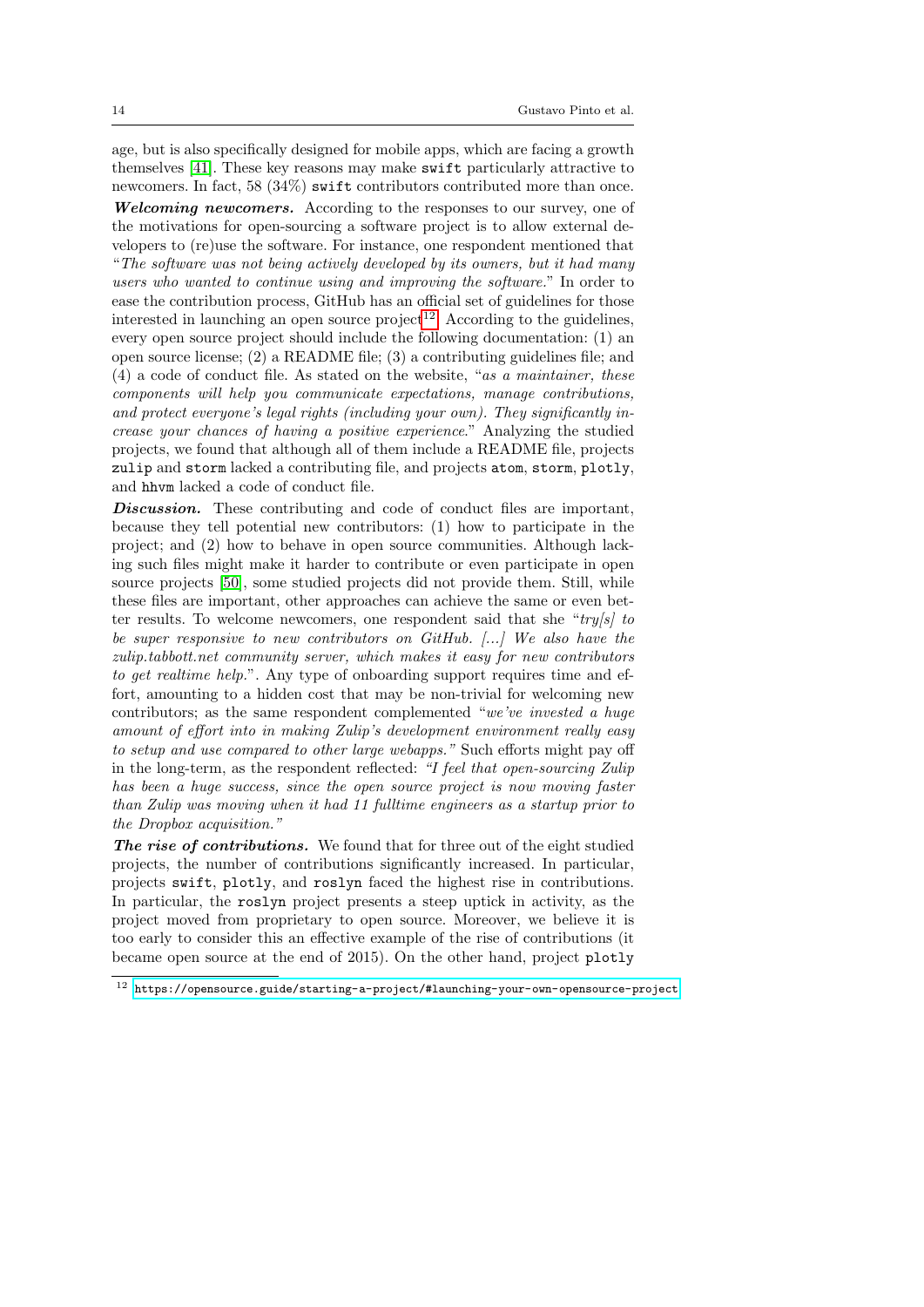seems to maintain the same contribution curve, with a significant increase in the number of newcomers. Interestingly, none of the studied projects faced a decrease in the number of contributions.

**Discussion.** Although some projects faced an increase in the number of contributors, one respondent drew attention to the fact that "while the number of overall committers has grown, the size of the team of maintainers who review and approve PRs has remained relatively static. This puts a cap on the amount of code that can be accepted into the project per unit of time no matter how many committers there are." Therefore, the lack of manpower is a serious challenge that these companies ought to address.

## <span id="page-14-0"></span>4.2 Pull Requests

Regarding PR usage, Figure [4](#page-15-0) shows the number of PRs opened, closed, and merged over time. Since most of the projects did not use GitHub during their proprietary life-cycle, we cannot compare the rise of pull requests before and after the migration process. However, project atom was developed as a proprietary project on a GitHub private repository. For this project, we found that the number of pull requests increased 2.4 times after the transition. Since pull requests are the main way that external contributors submit changes to the main repository, we also observe the "newcomers wave" for PRs in the atom figure. In addition, we can observe that the number of merged pull requests of the studied projects is, on average, 80%. This suggests that the analyzed projects are willing to receive and incorporate contributions from external members, which is not always the case in open source projects  $(e.g., [9, 14])$  $(e.g., [9, 14])$  $(e.g., [9, 14])$  $(e.g., [9, 14])$ . On the other hand, project hhvm merged only 4.0% of the submitted pull requests. When manually analyzing a random sample of 50 pull requests, we found that hhvm does not use GitHub's pull request merge system. In fact, the pull requests are merged locally, through git command-line facilities (e.g., PR  $\#322^{13}$  $\#322^{13}$  $\#322^{13}$ ).

One might argue that pull requests are not restricted to external members: internal members can also provide pull requests to their own software projects. To better understand this behavior, we conducted another round of manual analysis aimed at investigating: (1) whether these contributions were indeed from external members; and (2) what were the reasons for pull request acceptance, in particular, proposed by external members. To provide answers to these questions, we focused on projects atom and hubot. We chose these projects because they were created and maintained by GitHub and, therefore, employ GitHub features that can differentiate internal and external members.

To answer whether these contributions were indeed originated from external members, we verified the pull requests to check whether the submitter had the flag site admin enabled. If enabled, this flag promotes an ordinary user to a site administrator. According to GitHub official documentation, a

<span id="page-14-1"></span><sup>13</sup> <https://github.com/facebook/hhvm/pull/322>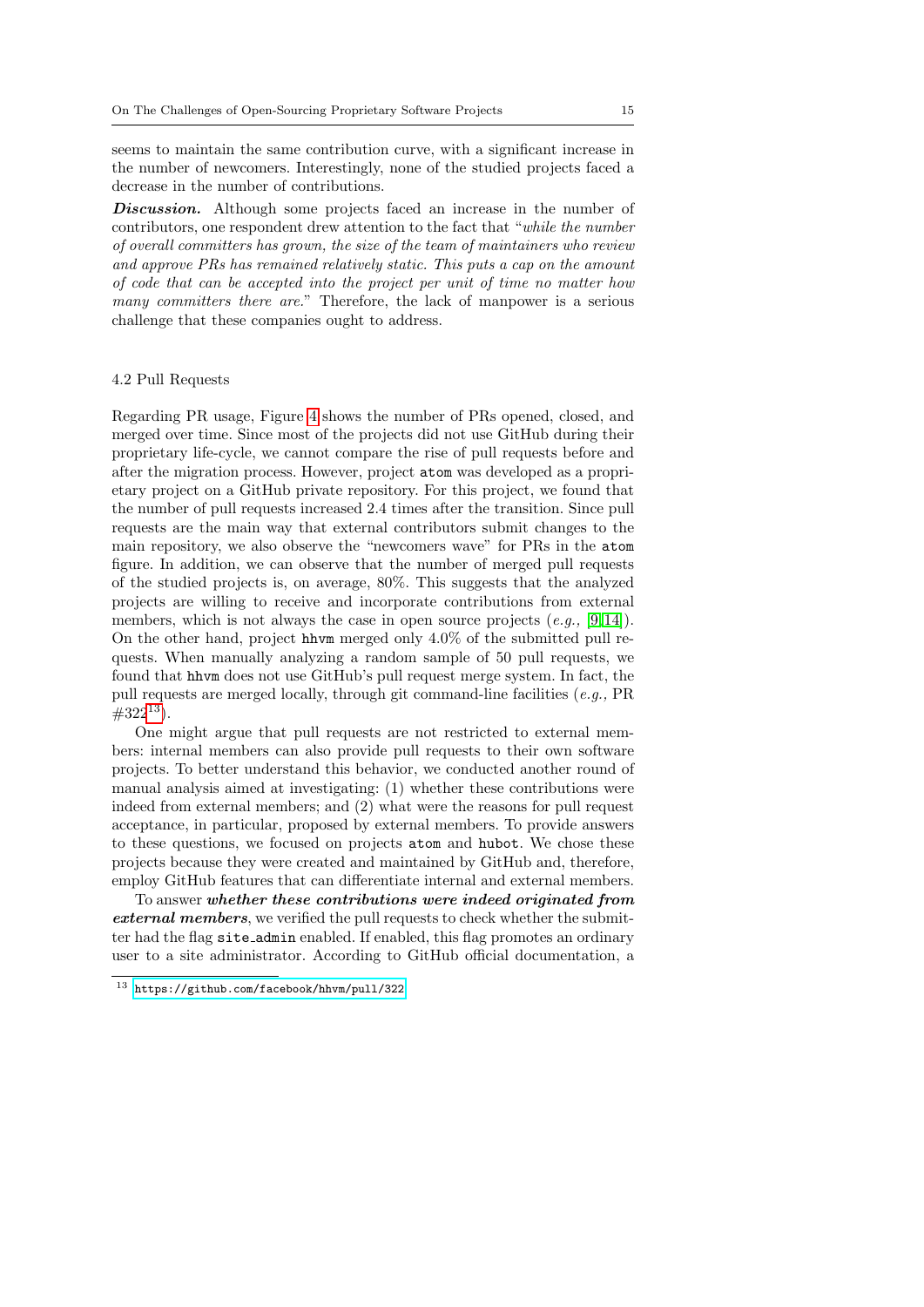

<span id="page-15-0"></span>Fig. 4 Number of pull requests opened (red lines), closed (blue lines) and merged (green lines).

site administrator can "manage high-level application and VM settings, all user and organization account settings, and repository data."[14](#page-15-1) We consider such site administrators as internal members, and the other pull request authors as external members. From the total of 3,297 pull requests submitted to atom, 1,548 of them (47%) were submitted by external members. Regarding pull request acceptance, we found that 947 (37.5%) of the pull requests submitted by external members were, in fact, accepted. More interestingly, we found that 82% (557) of the pull requests submitted to hubot were submitted by external members; and that 75.8% of them were accepted. Table [3](#page-16-0) summarizes the total number of accepted (merged) and unaccepted (unmerged) pull

<span id="page-15-1"></span><sup>14</sup> <https://enterprise.github.com/security>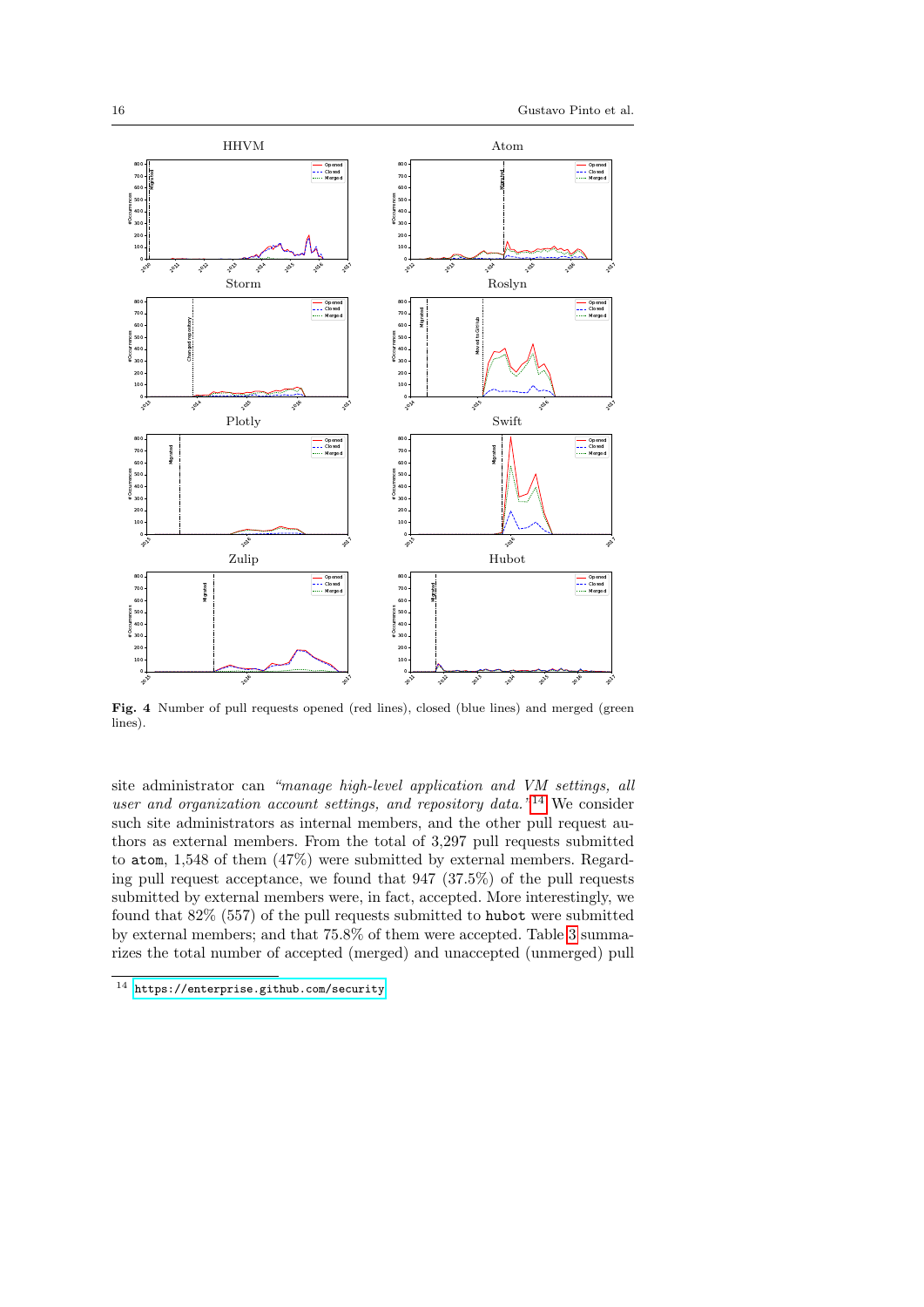requests, divided by internal and external members. Finally, we also investigated whether the core members of these two projects comprised internal or external members. For atom, we found only 2 out of the 20 top contributors to be external members. However, for hubot 13 out of the 20 top contributors were external members. These findings corroborate with the main finding of this section: when transitioning to open source, such software projects might be willing to receive and incorporate changes provided by external members.

<span id="page-16-0"></span>Table 3 Summary of pull requests acceptance for projects atom and hubot. "Internal" means "Internal member" while "External" means "External member". (Data collected in June-2017)

|       |       | Submitted |          |          | Accepted | Not Accepted |          |
|-------|-------|-----------|----------|----------|----------|--------------|----------|
|       | Total | Internal  | External | Internal | External | Internal     | External |
| atom  | 3.397 | 1.749     | 1.548    | 1.582    | 947      | 167          | 601      |
| hubot | 679   | 122       | 557      | 114      | 356      |              | 201      |

To answer what are the reasons for pull request acceptance, we studied a random sample of 334 pull requests accepted at atom. This sample size provides a confidence level of 95% with a  $\pm 5\%$  confidence interval. We also validated this experiment with another manual analysis in a random sample of 150 pull requests accepted at hubot. For the atom project, before creating a pull request, internal members create an issue that describes the project needs. Therefore, most of the pull requests proposed are accepted, because internal members expect them. However, external members can also propose pull requests that scratch their own itches [\[37\]](#page-26-2), which are contributions intended to solve developers own problems. Pull requests that fix documentation prob-lems are the most common. Examples include: broken URLs,<sup>[15](#page-16-1)</sup> not enough information,<sup>[16](#page-16-2)</sup> and code comments.<sup>[17](#page-16-3)</sup> Contributions from external members are shorter than internal ones; as noted elsewhere, smaller changes can reduce the chance of breaking the continuous integration build [\[42\]](#page-26-15). Notwithstanding, non-trivial code changes often come with a detailed description (images are common). However, all pull requests are subject to a rigorous code review process. We found a similar pattern for hubot. Most of the pull requests from external members were related to documentation issues, $^{18}$  $^{18}$  $^{18}$  although complex code changes existed.[19](#page-16-5) Finally, these two projects seem to welcome external users: they not only answer most of the requests from external members, but also guide their contributions to an acceptable state.

<span id="page-16-1"></span><sup>15</sup> <https://github.com/atom/atom/pull/1929>

<span id="page-16-2"></span><sup>16</sup> <https://github.com/atom/atom/pull/2602>

<span id="page-16-3"></span><sup>17</sup> <https://github.com/atom/atom/pull/8452>

<span id="page-16-4"></span><sup>18</sup> <https://github.com/hubotio/hubot/pull/788>

<span id="page-16-5"></span><sup>19</sup> <https://github.com/hubotio/hubot/pull/489>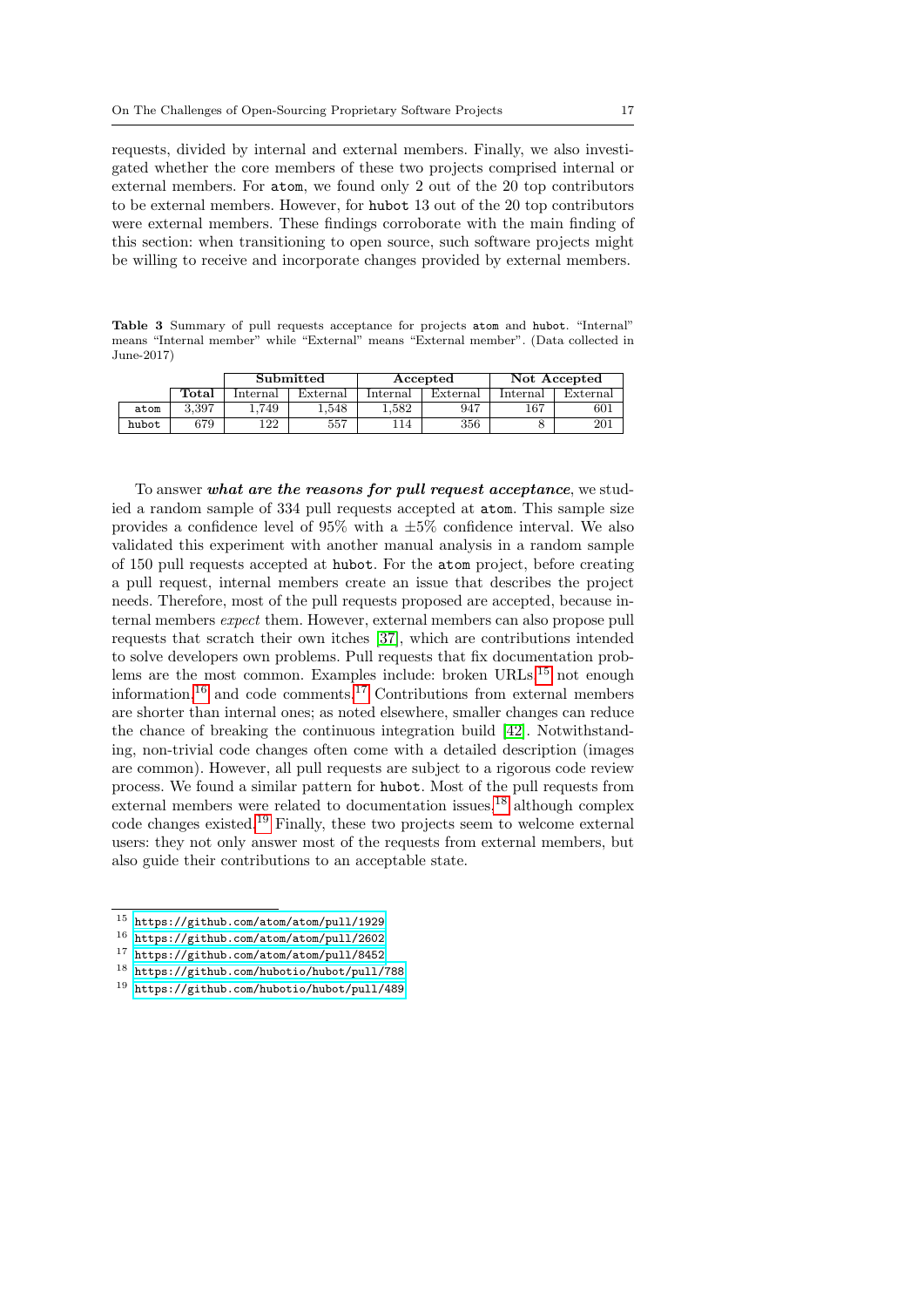# <span id="page-17-0"></span>4.3 Issues

Figure [5](#page-17-1) shows the number of issues created and closed during the analysis period. This figure does not show projects swift and storm, because these projects do not use GitHub's issue tracking system.



<span id="page-17-1"></span>Fig. 5 Number of issues opened (red lines), and closed (blue dotted lines).

As we can see in this figure, for the studied projects there are two different issue tracker usage patterns: in the first, which includes projects hhvm and atom, the number of issues starts small and suddenly increases; and, in the second, which includes projects plotly and roslyn, they start by creating a high number of issues, and then plateau shortly after. In the first case, since projects hhvm and atom started their development as a private repository on GitHub, they used issues from their very beginning. After their transition to open source, it is likely that the increased number of issues was related to external users reporting bugs or requesting features. Similarly, projects plotly and roslyn faced a high number of issues being created soon after they migrated to a public repository in GitHub.

To further understand this behavior, we conducted two rounds of manual analysis on the roslyn project. For the first round, we investigated the first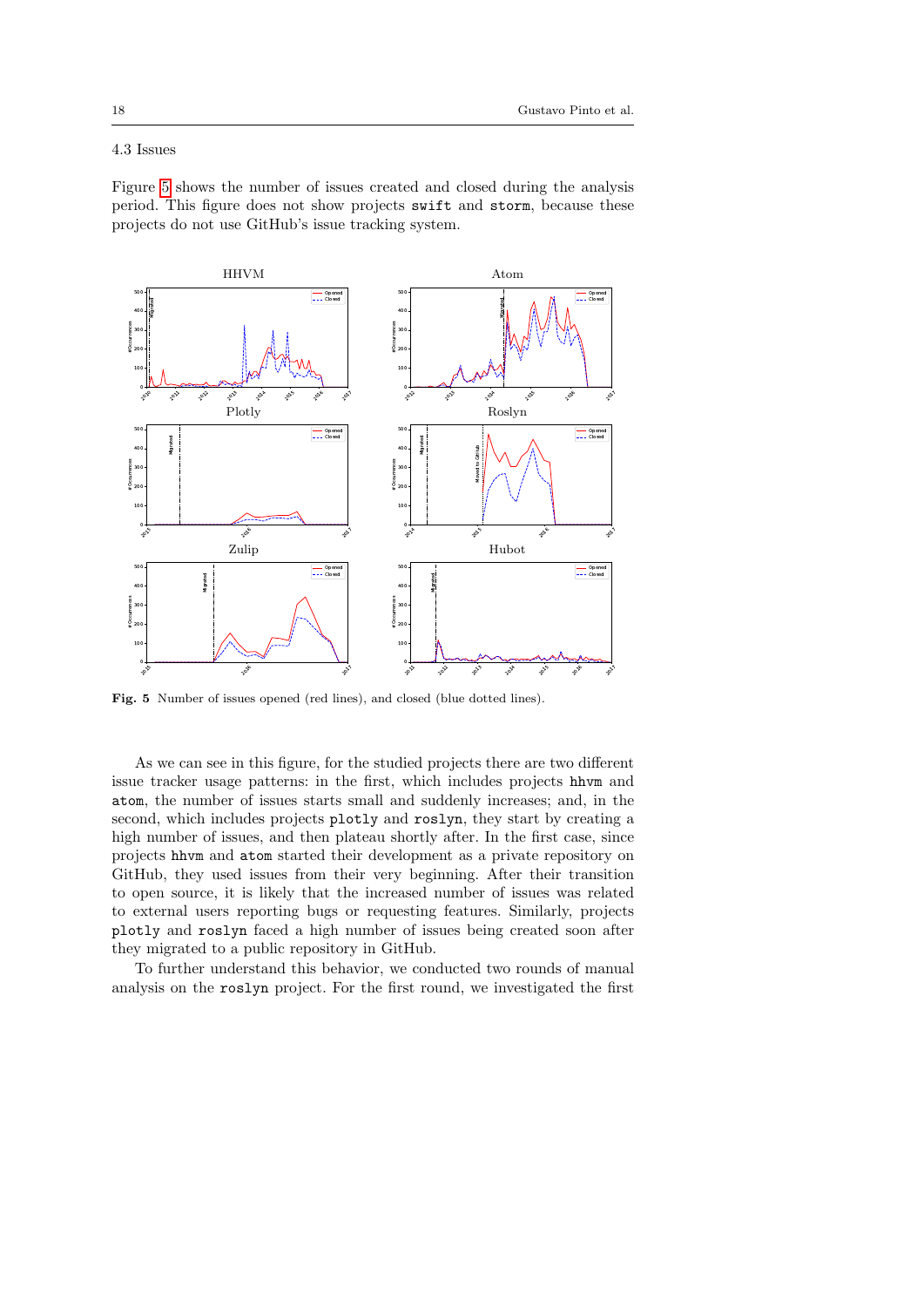50 issues created shortly after the migration to GitHub. For the second round, we randomly selected a sample of 50 issues from a group of ∼730 issues that were opened in the first three months after the migration to GitHub. Among the first 50 issues, we found that 46 were labeled either as "Feature Request" (e.g., Issue  $\#14^{20}$  $\#14^{20}$  $\#14^{20}$ ) or "Bug" (e.g., Issue  $\#23^{21}$  $\#23^{21}$  $\#23^{21}$ ). For the random sample of issues, we found 17 feature requests and 22 bug reports. These two findings corroborate our initial belief that software companies planning to open-source their software projects might expect an increased activity on the issue tracking system.

## <span id="page-18-0"></span>4.4 Stars & Forks

In this section, we provide results for two popularity metrics: the number of stars and forks. GitHub offers a feature that allows one to express interest in a project by "starring" [\[13\]](#page-25-18). Figure [6](#page-18-3) shows the growth of stars.



<span id="page-18-3"></span>Fig. 6 The growth of stars. The line represents accumulative data. We sum up data from the two Storm repositories.

<span id="page-18-1"></span><sup>20</sup> <https://github.com/dotnet/roslyn/issues/14>

<span id="page-18-2"></span> $^{21}$ <https://github.com/dotnet/roslyn/issues/23>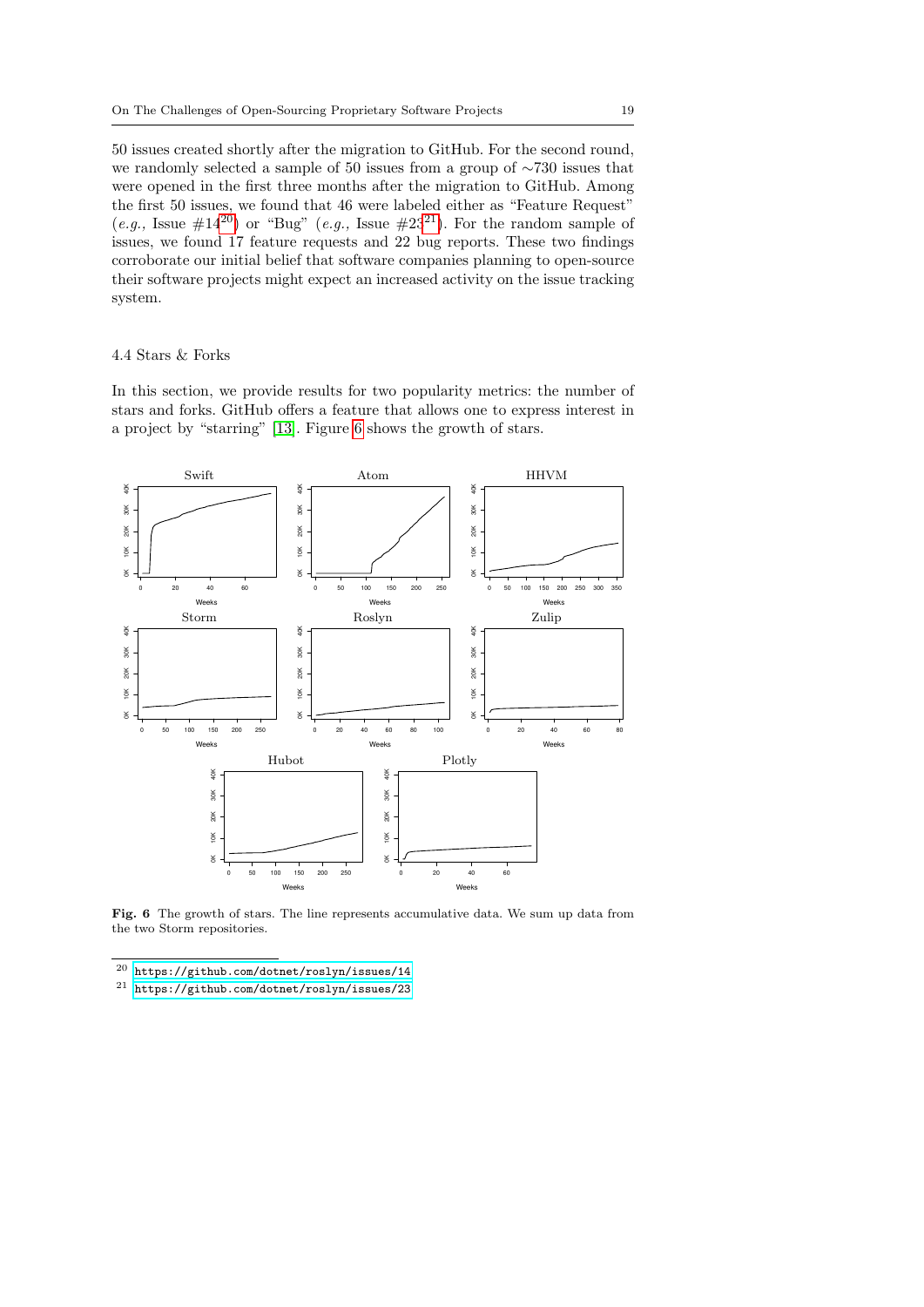As this figure shows, the studied projects exhibit different growth patterns. We employed the same growth patterns proposed by Borges *et al.* [\[5\]](#page-24-4), which encompasses slow, moderate, fast, and viral growth. We found that swift was the only project that presented a viral growth, receiving about 19,000 stars in a single week. Projects atom, plotly, and zulip presented a fast growth, receiving, respectively, 5,500, 3,500, and 3,000 stars in the first month. On the other hand, projects roslyn, hubot, hhvm, and storm presented a moderate growth. When compared to the top 2,500 most starred public projects on GitHub, we noticed that our selected projects presented a fast growth pattern — according to Borges *et al.* [\[5\]](#page-24-4), 65.7% of the most starred projects presented a slow growth. This might suggest that these new open source projects succeed in attracting attention from external developers.

Similarly, the fork feature unifies the contribution process [\[14\]](#page-25-6) and can indicate popularity. GitHub users interested in contributing to the project must first fork the project (that is, clone it), before implementing and submitting the changes back to the main repository. If a developer is only interested in using the project – not contributing to  $i$  – there is no need to fork it. Indeed, as a recent study suggests, 46% of the surveyed developers use the fork system to submit pull requests; only 9% keep copies for themselves [\[21\]](#page-25-19). In this sense, the number of forks can be a proxy to the number of GitHub users willing to contribute to the project. Figure [7](#page-20-0) presents the growth of forks.

This figure shows a similar behavior when compared to Figure [6.](#page-18-3) As we can see, although on a smaller scale, the swift project presents a viral growth, whereas atom, plotly, and zulip present a *fast* growth, and the remaining ones present a moderate growth. Indeed, in most cases, there is a strong positive correlation between stars and forks. To interpret correlation, we used the thresholds from Hopkins [\[17\]](#page-25-20): for Spearman rho,  $|rho| < 0.3$  indicates small correlation,  $0.3 > |rho| < 0.5$  indicates medium correlation, and  $|rho|$  $> 0.5$  indicates strong correlation. Projects swift, zulip, and plotly present a Spearman correlation of, respectively,  $0.996, 0.974, 0.940$ , with a p-value  $\lt$ 0.001 for all of them. This result is in line with recent studies [\[3,](#page-24-1) [49\]](#page-27-6), which reinforces the importance of a large base of contributors to the success of these projects.

Interestingly, none of the analyzed projects have more forks than stars. We believe that is because the fork is a contribution feature; that is, when one intends to make changes to a given project, they first must fork it. As a result, developers that fork a project tend to take a more active role in it. Furthermore, of the 21,352 forks in this data-set, only 1,281 (6%) had at least one additional commit. This result is in line with a recent study [\[34\]](#page-26-16) that indicates that a majority of forks are stubs. Figure [8](#page-21-0) shows the percentage of forks per project that performed additional contributions.

This result suggests that, although our studied projects presented a fast growth of stars, more effort is still required to motivate external developers to contribute to the original project.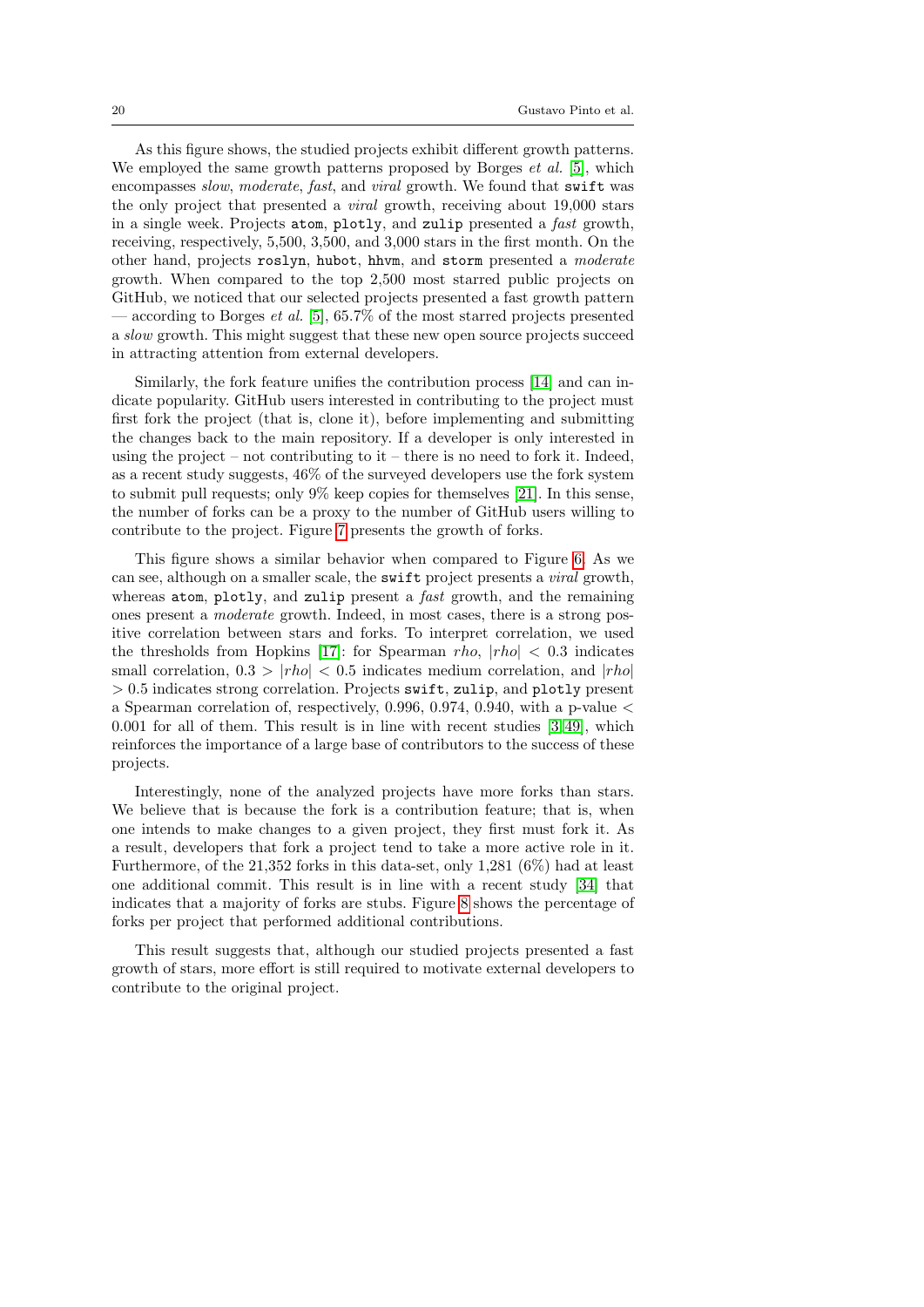

<span id="page-20-0"></span>Fig. 7 The growth of forks. The line represents accumulative data. We sum up data from the two Storm repositories.

# 5 Additional Discussion

In this section, we summarize the challenges found and discuss some implications of this work.

#### 5.1 Challenges

Our study reveals distinct challenges of open-sourcing a proprietary software project. Some of them are discussed below.

– It is hard to retain new contributors. Although numerous works study developer onboarding and retention  $(e.g., [44,45,46])$  $(e.g., [44,45,46])$  $(e.g., [44,45,46])$ , this paper adds another perspective. We found that even though some projects faced a high number of newcomers onboarding right after their transition to open source (77.56 new contributors per year, on average), most of these newcomers abandon the project a few commits later. For instance, for hubot in particular, only 18% of the newcomers contributed more than once. Still, although guidelines exist for welcoming newcomers, we found that not all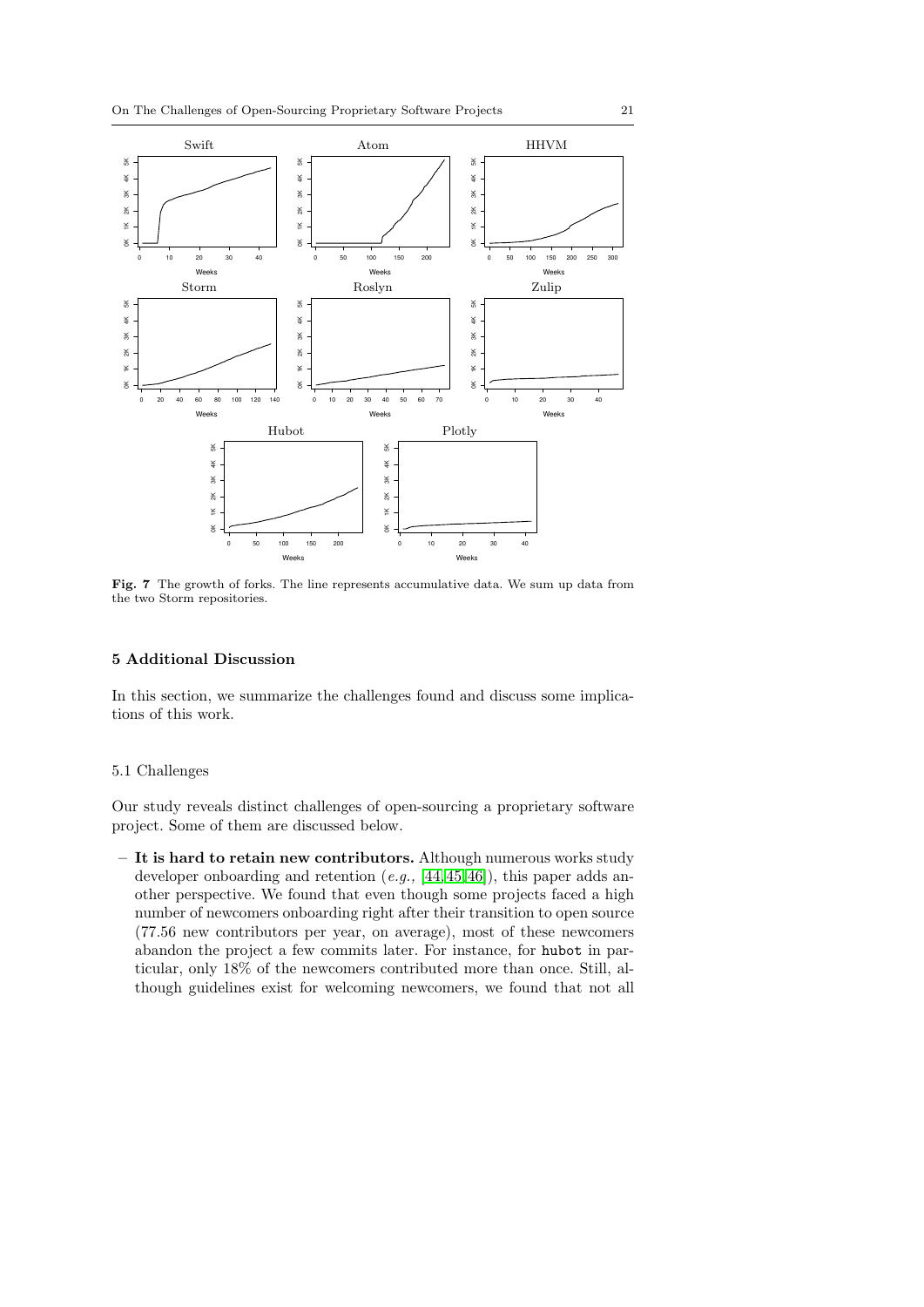

<span id="page-21-0"></span>Fig. 8 The percentage of active forks per analyzed project.

studied projects follow them. Ad hoc approaches, such as using chats for synchronous help or increasing responsiveness, were also perceived as useful (Section [4.1\)](#page-10-1).

- Maintainers might expect a high volume of work after going open source. Because of the newcomers wave phenomenon, in addition to the work needed to make the environment easy to set up and use prior to open-sourcing (Section [4.1\)](#page-10-1), project maintainers should also find the time to properly review each one of the proposed contributions and give feedback to contributors (as a study participant said: "While the number of overall committers has grown, the size of the team of maintainers who review and approve PRs has remained relatively static."). We also observed that in the first weeks after open-sourcing external developers are fairly active using the issue tracking system to propose new features and spot bugs (Section [4.3\)](#page-17-0). The challenge here relates to the amount of work required to deal with the community's needs, which might not always align with the project's needs. Therefore, projects interested in going open source might expect overhead for managing issues and code reviews.
- Many forks do not translate into actual contributions. Although many forks were created (atom itself has ∼5K forks), a minority of them are active (from the 21,352 forks in this data-set, only 1,281 ( $6\%$ ) had at least one additional commit). To make matters worse, when analyzing the active forks, we revealed that patch non-acceptance is a challenge for external members (only 37.5% of the pull requests submitted by external members were accepted). Furthermore, few of those external members that successfully have a patch accepted contribute with source code changes (the majority contribute with documentation files).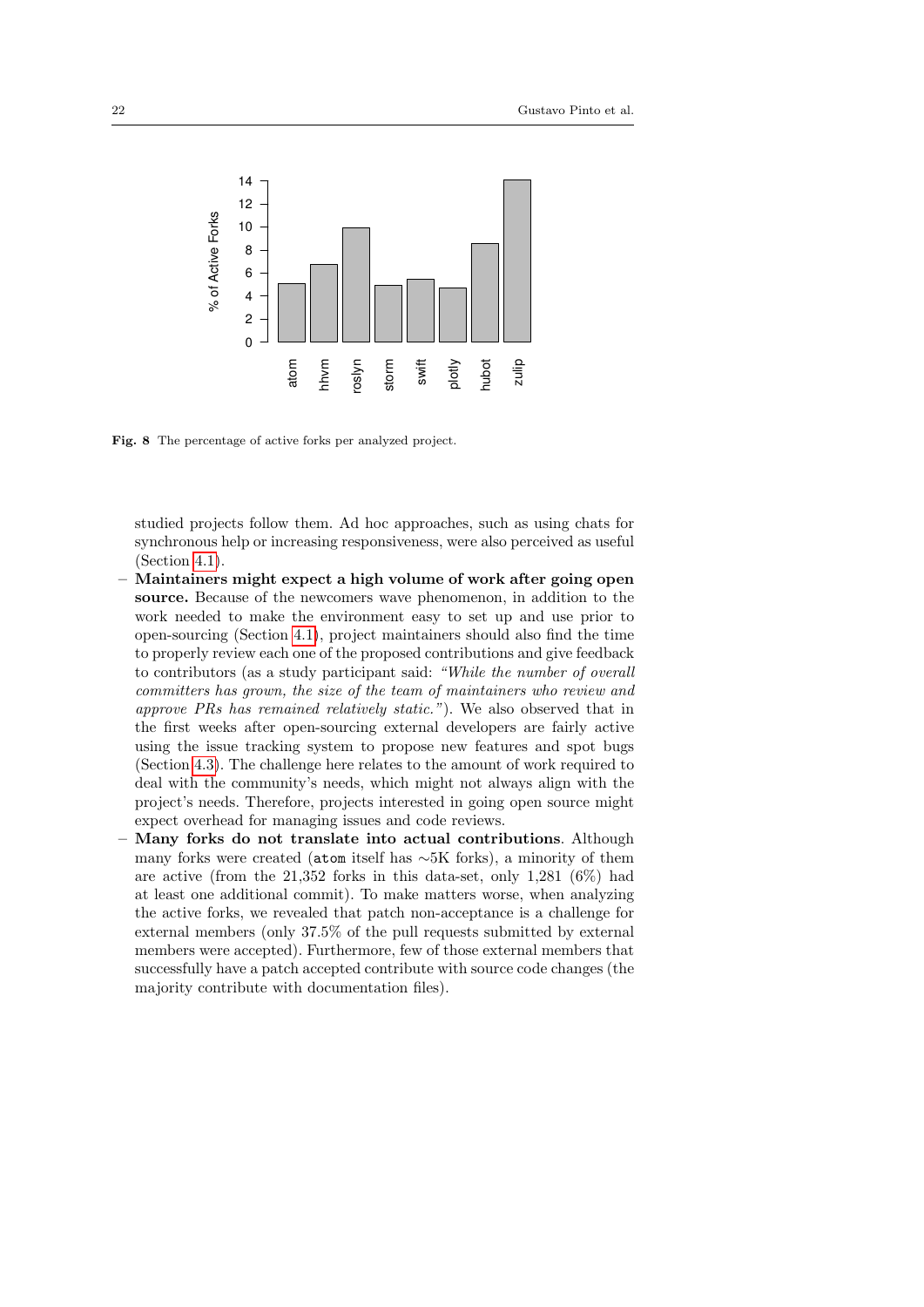#### 5.2 Implications

This research could offer significant insights and implications for different stakeholders, including two groups discussed below.

Researchers. This study introduces the possibility of a new set of research topics related to open-sourcing proprietary code. For instance, it would be interesting to understand what drives developers to contribute to these projects. Another area that can be explored is how companies take advantage of the flow of contributors; e.g., do they use it as a "recruitment tool," or are they simply trying to build a sustainable open source community? Since there is discrepancy between the number of contributors and maintainers, researchers can investigate mechanisms to ease source code review (for instance, fastrejecting patches that are beyond the scope of this project's roadmap). Still, more research is needed to reproduce our method in a larger set of projects, and in order to better understand how/whether social coding environments influenced the decision to go open source.

Practitioners. Companies can benefit from our results, which evidence diverse aspects of eight open-sourcing proprietary projects. Our results yield arguments that can support managers' decision-making regarding a possible migration of their products to open source, and help to create expectations and action plans. By opening source code, a company can improve its visibility and attract interested developers, as was evidenced by the recurrent "newcomers wave." Companies may leverage this wave, for example, to recruit new employees and establish a direct communication channel with the community. In addition, since the results showed that, for some projects, the amount of contributions and contributors increased after migration, company managers can start thinking about policies for creating a sustainable community by maintaining the flow of new contributors and retaining existing contributors.

## <span id="page-22-0"></span>6 Limitations and Threats to Validity

In a study such as this, there are always limitations and threats to validity. One might argue that we analyzed a small number of projects, which limits the generalization of our results. Nevertheless, our selected projects are diverse [\[32\]](#page-26-12) in terms of domain, age, number of contributions, and contributors (refer to Section [3.2](#page-5-0) for details). Our strategy was to focus on well-known proprietary projects that recently open-sourced their code at GitHub. We acknowledge that it is likely that these projects received more attention from external contributors than less popular projects. Therefore, our findings cannot be directly generalized to other projects (popular or not), either hosted on GitHub or other forges. Furthermore, we selected our projects by searching blog posts, newsletters, and README files; the first author manually conducted this process. Due to the qualitative nature of this approach (and the timeliness of a proprietary project becoming open source), one could find other projects. Still,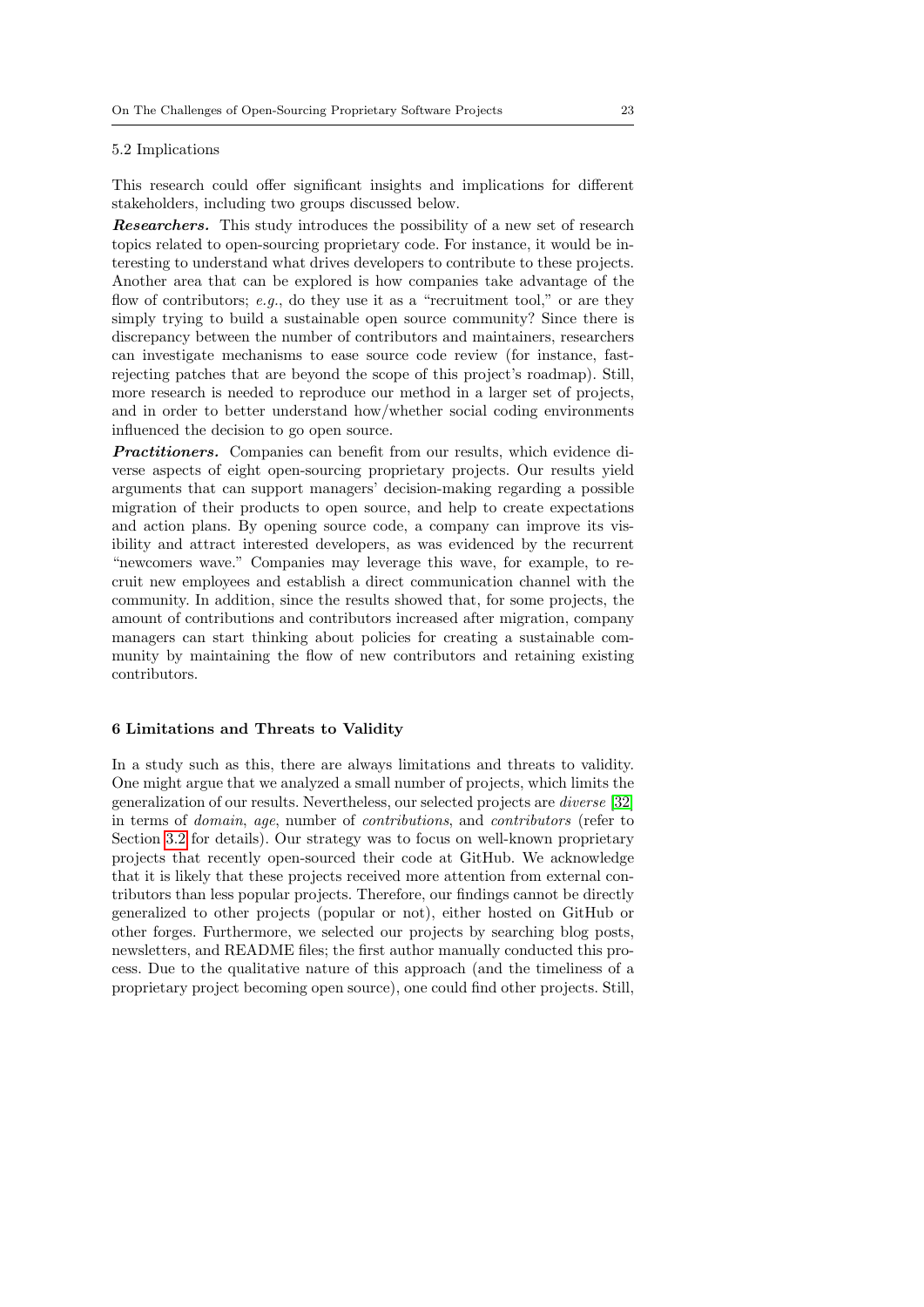although we consider our projects diverse, we certainly did not discover all possible characteristics related to open-sourcing proprietary software projects. More replication is necessary to fully understand the phenomenon. To facilitate replication, we made available the scripts used to analyze data at the companion website: <https://github.com/gustavopinto/migration-to-oss>.

We also acknowledge that we could only conduct the manual analysis regarding patch acceptance (Section [4.2\)](#page-14-0) in two projects (atom and hubot), since the other ones did not employ the site admin flag, which we used to differentiate project participants. Still, one might argue that this approach might hidden false negatives, that is, a contributor is internal yet the person does not have site admin enabled. To better understand the presence of false negatives, we manually analyzed the top 20 external contributor profiles from each of these two projects. We extended the analysis to manually investigating the personal home pages (when available) and LinkedIn profiles (when matching their GitHub profile). From the 40 developers, we could find only one that had a previous affiliation with GitHub, which could be someone who was internal contributor but was classified as an external contributor.

In addition, one threat relates to how we compare contributors across different version control systems. For instance, SVN and CVS systems track authorship attributes differently than Git. So, the number of contributors before the move might represent only those who had privileged commit access, whereas with Git all commits are attributed to the original author. We mitigate this threat by comparing the total number of contributors to the ones present on the GitHub webpage. Although this web page shows the total number of contributors, it only lists the top 100 most active ones. Therefore, we cannot compare all source code contributors of each project. Using GitHub as our ground truth, we manually compared the total number of contributors that we found with the ones that GitHub reports. We found that our study reports between  $7\%$  to  $10\%$  additional contributors — the ones that we were unable to disambiguate; however, we believe that this margin of error is not sufficient to skew the main results of our study — most of whom appear after the migration to GitHub. Yet, none of our respondents mentioned that our snapshot differs from what they expected.

We downloaded the data of the selected project in the beginning of 2016. However, since we chose active projects, it is likely that the number of contributors kept increasing, thereby augmenting the difference from the numbers presented in this study.

Moreover, in this study, we used GitHub's issues to send out our questionnaires. Such public participation can also be a threat, since anyone could answer our questions. To mitigate this threat, we verified whether the respondents were in fact active project members. We observed that respondents for projects plotly.js, zulip, and hubot were indeed the most active. For the remaining projects, the respondents varied from the  $15^{th}$  most active (hhvm) to the  $27<sup>th</sup>$  most active (roslyn). Also, we observed that some open source projects do not use issues for discussions. For these cases, our issues were closed almost right after their creation. We therefore got in touch through the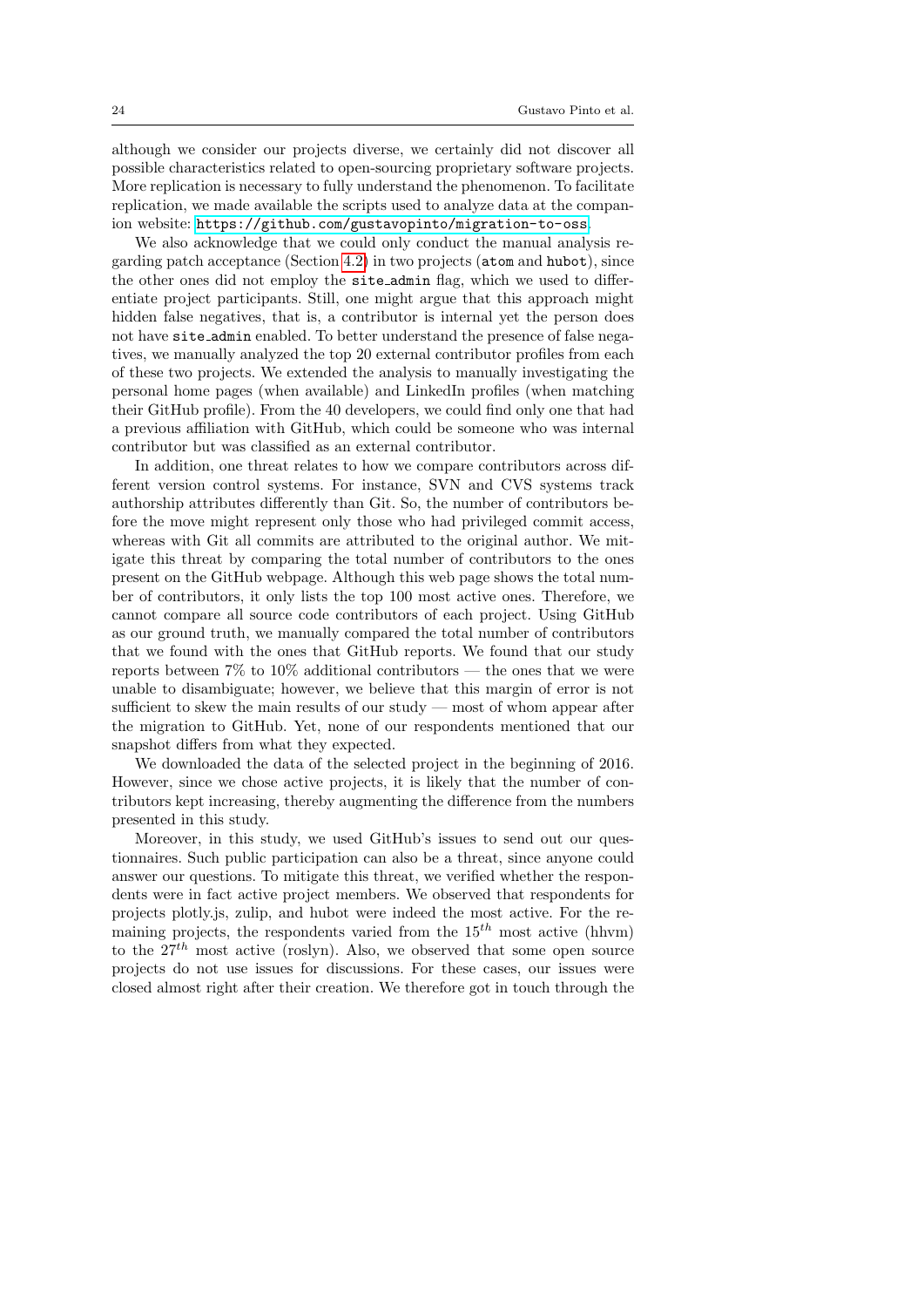official mailing list. Still, although our survey received comments from different project members, some of the responses were (1) short or (2) incomplete. Therefore, we were unable to answer questions such as "is the main motivation of the companies to attract contributors" or "is the main motivation perhaps to promote a profile of open source-friendliness and achieve goodwill from the community?" We plan to conduct interviews in a future work to answer such in-depth questions.

Lastly, one could argue that this study does not provide a novel contribution; e.g., "of course a project will get more contributors / pull requests / bugs / contributions after going public". However, such common-sense assumptions are often in fact not backed up by scientific evidence. This paper provides such evidence and, more significantly, quantifies the phenomenon: even though some perceptions are confirmed  $(e.g., \text{``not all users that fork})$ a project actually contribute to it"), others are challenged  $(e.g., "the rise of$ contributions is not straightforward").

## 7 Conclusion

In this paper, we studied the shift from proprietary, closed source software to open source software in terms of collaboration and popularity metrics. Investigating a curated set 8 of well-known, formerly proprietary projects, we observed that some projects indeed experienced a growth of contributions and contributors after becoming open source, even though this growth does not last long. One of the reasons is what we call the "newcomers wave:" a high number of contributors who effectively place a contribution right after the project becomes open source, but abandon the project a few commits later. Some of the challenges that projects may face include: it is hard to retain new contributors; maintainers might expect a high volume of work after going open source; and many forks do not translate into actual contributions. For future work, we plan to conduct interviews with project members to gather additional insights about the motivation behind the transitioning to open source.

#### References

- <span id="page-24-2"></span>1. Abbott, T.: Open sourcing zulip a dropbox hack week project. Online (2017). URL [https://blogs.dropbox.com/tech/2015/09/](https://blogs.dropbox.com/tech/2015/09/open-sourcing-zulip-a-dropbox-hack-week-project/) [open-sourcing-zulip-a-dropbox-hack-week-project/](https://blogs.dropbox.com/tech/2015/09/open-sourcing-zulip-a-dropbox-hack-week-project/). Accessed: Nov-20-2017
- <span id="page-24-0"></span>2. Anthes, G.: Open source software no longer optional. Commun. ACM 59(8), 15–17 (2016)
- <span id="page-24-1"></span>3. Avelino, G., Passos, L.T., Hora, A.C., Valente, M.T.: A novel approach for estimating truck factors. In: 24th IEEE International Conference on Program Comprehension, ICPC 2016, Austin, TX, USA, May 16-17, 2016, pp. 1–10 (2016)
- <span id="page-24-3"></span>4. Bird, C., Gourley, A., Devanbu, P., Gertz, M., Swaminathan, A.: Mining email social networks. In: Proceedings of the 2006 International Workshop on Mining Software Repositories, MSR '06, pp. 137–143 (2006)
- <span id="page-24-4"></span>5. Borges, H., Hora, A., Valente, M.T.: Understanding the factors that impact the popularity of GitHub repositories. In: 32nd IEEE International Conference on Software Maintenance and Evolution (ICSME) (2016)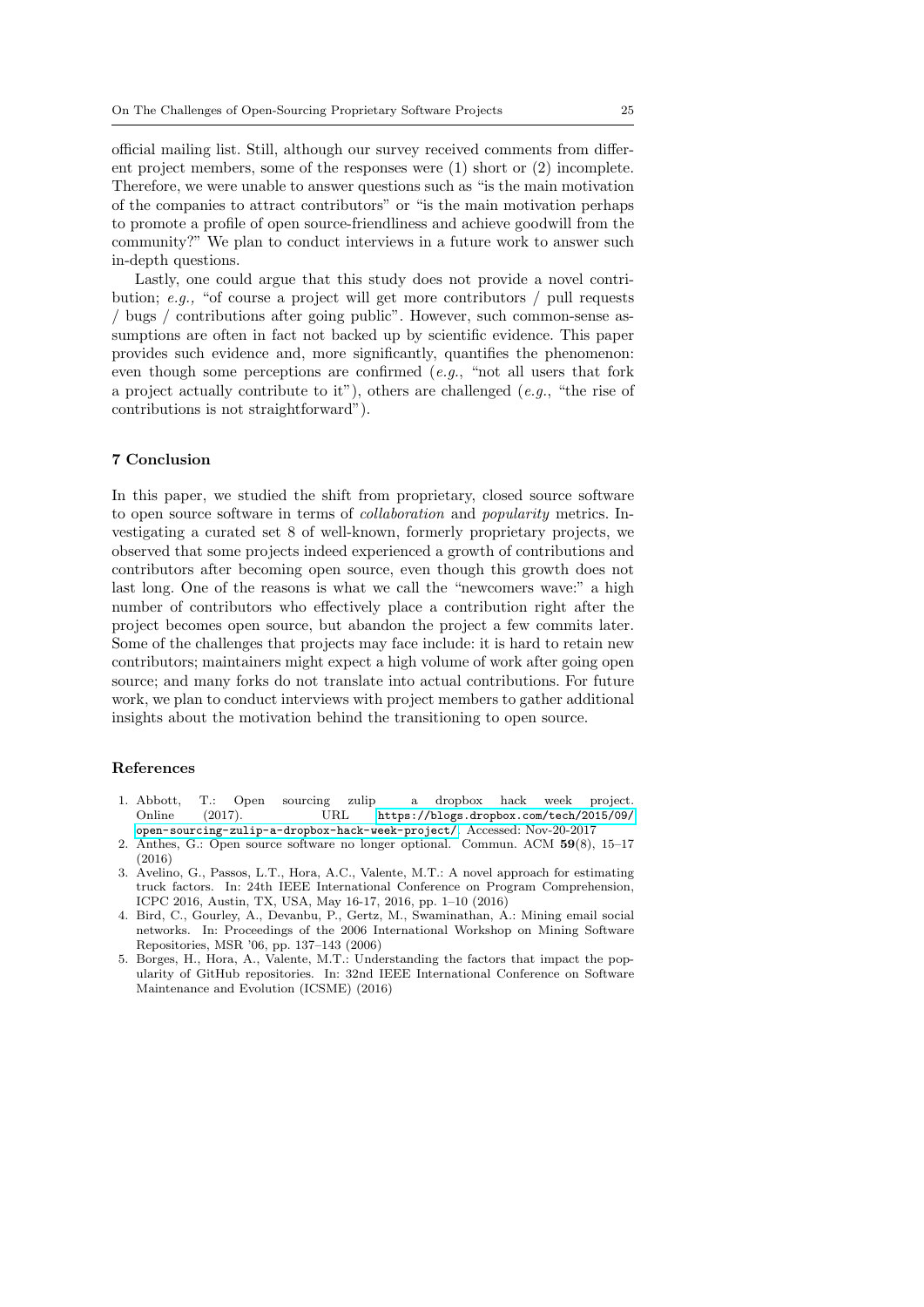- <span id="page-25-5"></span>6. Borges, H., Hora, A.C., Valente, M.T.: Predicting the popularity of GitHub repositories. In: Proceedings of the The 12th International Conference on Predictive Models and Data Analytics in Software Engineering, PROMISE 2016, Ciudad Real, Spain, September 9, 2016, pp. 9:1–9:10 (2016)
- <span id="page-25-14"></span>7. CSharpFAQ: We're moving to GitHub! Online (2017). URL [https://blogs.msdn.](https://blogs.msdn.microsoft.com/csharpfaq/2015/01/10/were-moving-to-github/) [microsoft.com/csharpfaq/2015/01/10/were-moving-to-github/](https://blogs.msdn.microsoft.com/csharpfaq/2015/01/10/were-moving-to-github/). Accessed: Nov-20- 2017
- <span id="page-25-3"></span>8. Dabbish, L., Stuart, C., Tsay, J., Herbsleb, J.: Social coding in GitHub: Transparency and collaboration in an open software repository. In: Proceedings of the ACM 2012 Conference on Computer Supported Cooperative Work, CSCW '12, pp. 1277–1286 (2012)
- <span id="page-25-2"></span>9. Dias, L.F., Steinmacher, I., Pinto, G., da Costa, D.A., Gerosa, M.: How does the shift to GitHub impact project collaboration? In: IEEE International Conference on Software Maintenance and Evolution, ICSME 2016, Raleigh, EUA (2016)
- <span id="page-25-15"></span>10. Donohoe, C.: Say hello to hubot. Online (2017). URL [https://github.com/blog/](https://github.com/blog/968-say-hello-to-hubot/) [968-say-hello-to-hubot/](https://github.com/blog/968-say-hello-to-hubot/). Accessed: Nov-20-2017
- <span id="page-25-12"></span>11. Evans, J.: The hiphop virtual machine. Online (2017). URL [https://www.facebook.](https://www.facebook.com/note.php?note_id=10150415177928920&hn=2) [com/note.php?note\\_id=10150415177928920&hn=2](https://www.facebook.com/note.php?note_id=10150415177928920&hn=2). Accessed: Nov-20-2017
- <span id="page-25-0"></span>12. Fogel, K.: Producing Open Source Software: How to Run a Successful Free Software Project, first edn. O'Reilly Media (2013)
- <span id="page-25-18"></span>13. GitHub: GitHub help — about stars. Online (2017). URL [https://help.github.com/](https://help.github.com/articles/about-stars/) [articles/about-stars/](https://help.github.com/articles/about-stars/). Accessed: May-4-2017
- <span id="page-25-6"></span>14. Gousios, G., Pinzger, M., Deursen, A.v.: An exploratory study of the pull-based software development model. In: Proceedings of the 36th International Conference on Software Engineering, ICSE 2014, pp. 345–355 (2014)
- <span id="page-25-4"></span>15. Hars, A., Ou, S.: Working for free? motivations for participating in open-source projects. Int. J. Electron. Commerce 6(3), 25–39 (2002)
- <span id="page-25-17"></span>16. Hertel, G., Niedner, S., Herrmann, S.: Motivation of software developers in open source projects: an internet-based survey of contributors to the linux kernel. Research Policy 32(7), 1159–1177 (2003)
- <span id="page-25-20"></span>17. Hopkins, W.G.: A New View of Statistics. Sport Science (2004)
- <span id="page-25-11"></span>18. Jensen, C., King, S., Kuechler, V.: Joining free/open source software communities: An analysis of newbies' first interactions on project mailing lists. In: Proceedings of the 44th Hawaii International Conference on System Sciences, HICSS '10, pp. 1–10. IEEE (2011)
- <span id="page-25-8"></span>19. Jergensen, C., Sarma, A., Wagstrom, P.: The onion patch: Migration in open source ecosystems. In: Proceedings of the 19th ACM SIGSOFT Symposium and the 13th European Conference on Foundations of Software Engineering, ESEC/FSE '11, pp. 70– 80 (2011)
- <span id="page-25-9"></span>20. Jergensen, N.: Developer autonomy in the freebsd open source project. Journal of Management and Governance 11(2), 119–128 (2007)
- <span id="page-25-19"></span>21. Jiang, J., Lo, D., He, J., Xia, X., Kochhar, P.S., Zhang, L.: Why and how developers fork what from whom in GitHub. Empirical Softw. Engg. 22(1), 547–578 (2017)
- <span id="page-25-7"></span>22. Kalliamvakou, E., Damian, D., Blincoe, K., Singer, L., German, D.M.: Open sourcestyle collaborative development practices in commercial projects using GitHub. In: Proceedings of the 37th International Conference on Software Engineering - Volume 1, ICSE '15, pp. 574–585 (2015)
- <span id="page-25-13"></span>23. Kastrenakes, J.: Apple's new programming language swift is now open source. Online (2017). URL [https://www.theverge.com/2015/12/3/9842854/](https://www.theverge.com/2015/12/3/9842854/apple-swift-open-source-released) [apple-swift-open-source-released](https://www.theverge.com/2015/12/3/9842854/apple-swift-open-source-released). Accessed: Nov-20-2017
- <span id="page-25-10"></span>24. Ke, W., Zhang, P.: The effects of extrinsic motivations and satisfaction in open source software development. Journal of the Association for Information Systems 11(12), 784– 808 (2010)
- <span id="page-25-16"></span>25. Kitchenham, B., Pfleeger, S.: Personal opinion surveys. In: F. Shull, J. Singer, D. Sjberg (eds.) Guide to Advanced Empirical Software Engineering, pp. 63–92. Springer London (2008)
- <span id="page-25-1"></span>26. Kraut, R.E., Burke, M., Riedl, J., Resnick, P.: Building Successful Online Communities: Evidence-Based Social Design, chap. The Challenges of Dealing with Newcomers, pp. 179–230. MIT Press (2012). URL <http://www.worldcat.org/isbn/0262016575>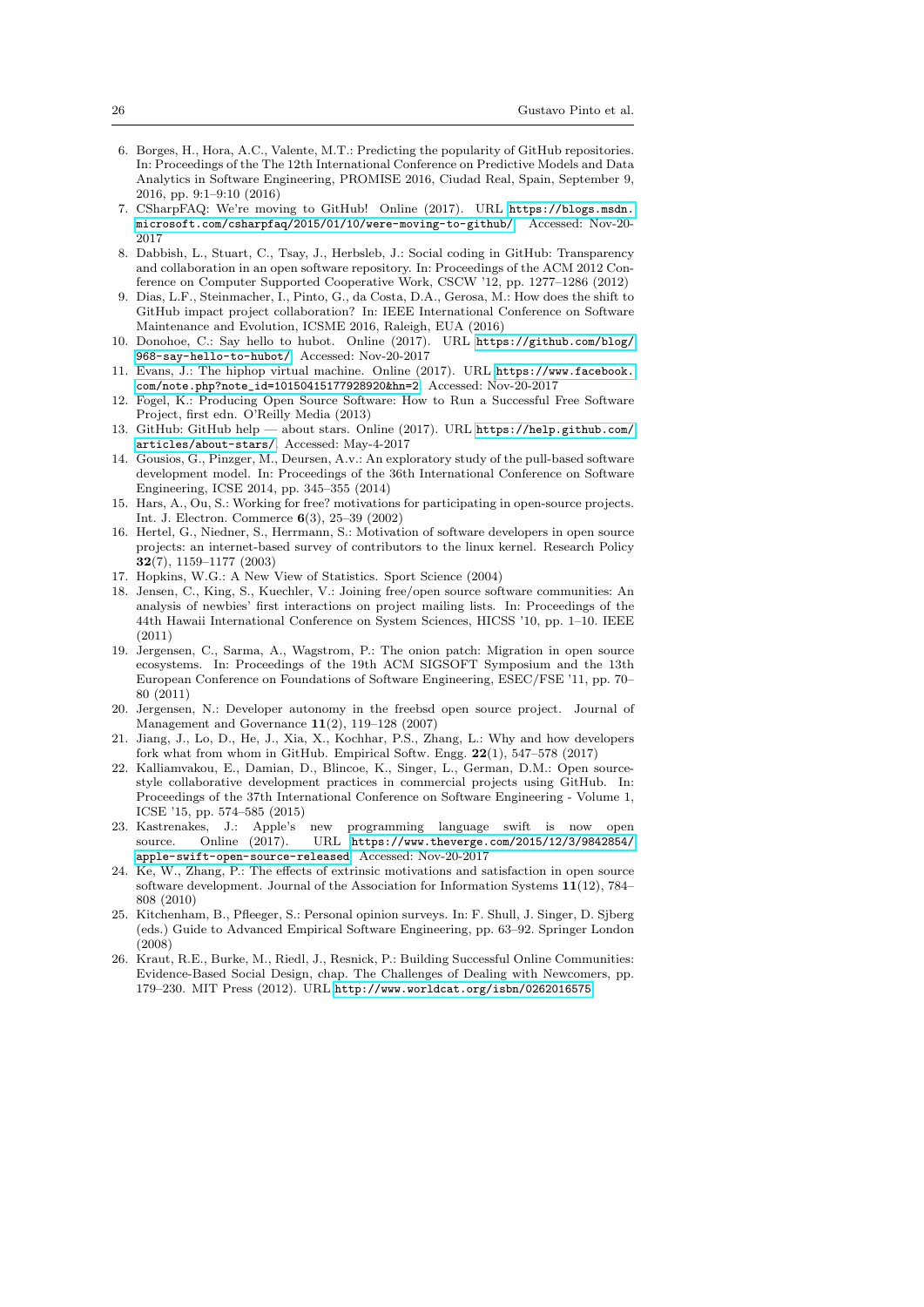- <span id="page-26-1"></span>27. Landwerth, I.: A journey through open source: The trials & triumphs in roslyn's first year of open source. Online  $&$  triumphs in roslyn's first year of open source. (2017). URL [https://blogs.msdn.microsoft.com/dotnet/2015/04/06/](https://blogs.msdn.microsoft.com/dotnet/2015/04/06/a-journey-through-open-source-the-trials-triumphs-in-roslyns-first-year-of-open-source/) [a-journey-through-open-source-the-trials-triumphs-in-roslyns-first-year-of-open-source/](https://blogs.msdn.microsoft.com/dotnet/2015/04/06/a-journey-through-open-source-the-trials-triumphs-in-roslyns-first-year-of-open-source/). Accessed: Jun-4-2017
- <span id="page-26-4"></span>28. Marlow, J., Dabbish, L., Herbsleb, J.: Impression formation in online peer production: Activity traces and personal profiles in GitHub. In: Proceedings of the 2013 Conference on Computer Supported Cooperative Work, CSCW '13 (2013)
- <span id="page-26-10"></span>29. Marz, N.: History of apache storm and lessons learned. Online (2017). URL [http:](http://nathanmarz.com/blog/history-of-apache-storm-and-lessons-learned.html) [//nathanmarz.com/blog/history-of-apache-storm-and-lessons-learned.html](http://nathanmarz.com/blog/history-of-apache-storm-and-lessons-learned.html). Accessed: Nov-20-2017
- <span id="page-26-5"></span>30. McDonald, N., Goggins, S.: Performance and participation in open source software on GitHub. In: CHI '13 Extended Abstracts on Human Factors in Computing Systems, CHI EA '13, pp. 139–144 (2013)
- <span id="page-26-3"></span>31. Meneely, A., Williams, L.: Secure open source collaboration: An empirical study of linus' law. In: Proceedings of the 16th ACM Conference on Computer and Communications Security, CCS '09, pp. 453–462 (2009)
- <span id="page-26-12"></span>32. Nagappan, M., Zimmermann, T., Bird, C.: Diversity in software engineering research. In: Proceedings of the 2013 9th Joint Meeting on Foundations of Software Engineering, ESEC/FSE 2013, pp. 466–476 (2013)
- <span id="page-26-13"></span>33. Oreg, S., Nov, O.: Exploring motivations for contributing to open source initiatives: The roles of contribution context and personal values. Computers in Human Behavior 24(5), 2055–2073 (2008)
- <span id="page-26-16"></span>34. Padhye, R., Mani, S., Sinha, V.S.: A study of external community contribution to opensource projects on GitHub. In: Proceedings of the 11th Working Conference on Mining Software Repositories, MSR 2014, pp. 332–335 (2014)
- <span id="page-26-6"></span>35. Pham, R., Singer, L., Liskin, O., Figueira Filho, F., Schneider, K.: Creating a shared understanding of testing culture on a social coding site. In: Proceedings of the 2013 International Conference on Software Engineering, ICSE '13, pp. 112–121 (2013)
- <span id="page-26-7"></span>36. Pham, R., Singer, L., Schneider, K.: Building test suites in social coding sites by leveraging drive-by commits. In: Proceedings of the 2013 International Conference on Software Engineering, ICSE '13, pp. 1209–1212 (2013)
- <span id="page-26-2"></span>37. Pinto, G., Steinmacher, I., Gerosa, M.A.: More common than you think: An in-depth study of casual contributors. In: IEEE 23rd International Conference on Software Analysis, Evolution, and Reengineering, SANER 2016, Suita, Osaka, Japan, March 14-18, 2016 - Volume 1, pp. 112–123 (2016)
- <span id="page-26-11"></span>38. plotly.js: Plotly.js open-source announcement in plotly.js. Online (2017). URL [https:](https://plot.ly/javascript/open-source-announcement/) [//plot.ly/javascript/open-source-announcement/](https://plot.ly/javascript/open-source-announcement/). Accessed: Nov-20-2017
- <span id="page-26-8"></span>39. Ray, B., Posnett, D., Filkov, V., Devanbu, P.: A large scale study of programming languages and code quality in GitHub. In: Proceedings of the 22Nd ACM SIGSOFT International Symposium on Foundations of Software Engineering, FSE 2014, pp. 155– 165 (2014)
- <span id="page-26-0"></span>40. Raymond, E.S.: The Cathedral and the Bazaar: Musings on Linux and Open Source by an Accidental Revolutionary. O'Reilly & Associates, Inc., Sebastopol, CA, USA (2001)
- <span id="page-26-14"></span>41. Rebou¸cas, M., Pinto, G., Ebert, F., Torres, W., Serebrenik, A., Castor, F.: An empirical study on the usage of the swift programming language. In: IEEE 23rd International Conference on Software Analysis, Evolution, and Reengineering, SANER 2016, Suita, Osaka, Japan, March 14-18, 2016 - Volume 1, pp. 634–638 (2016)
- <span id="page-26-15"></span>42. Rebouças, M., Santos, R.O., Pinto, G., Castor, F.: How does contributors' involvement influence the build status of an open-source software project? In: Proceedings of the 14th International Conference on Mining Software Repositories, MSR '17, pp. 475–478 (2017)
- <span id="page-26-9"></span>43. Sobo, N.: Atom is now open source. Online (2017). URL [http://blog.atom.io/2014/](http://blog.atom.io/2014/05/06/atom-is-now-open-source.html/) [05/06/atom-is-now-open-source.html/](http://blog.atom.io/2014/05/06/atom-is-now-open-source.html/). Accessed: Nov-20-2017
- <span id="page-26-17"></span>44. Steinmacher, I., Conte, T., Gerosa, M.A., Redmiles, D.F.: Social barriers faced by newcomers placing their first contribution in open source software projects. In: Proceedings of the 18th ACM Conference on Computer Supported Cooperative Work & Social Computing, CSCW '15, pp. 1–13. ACM, New York, NY, USA (2015)